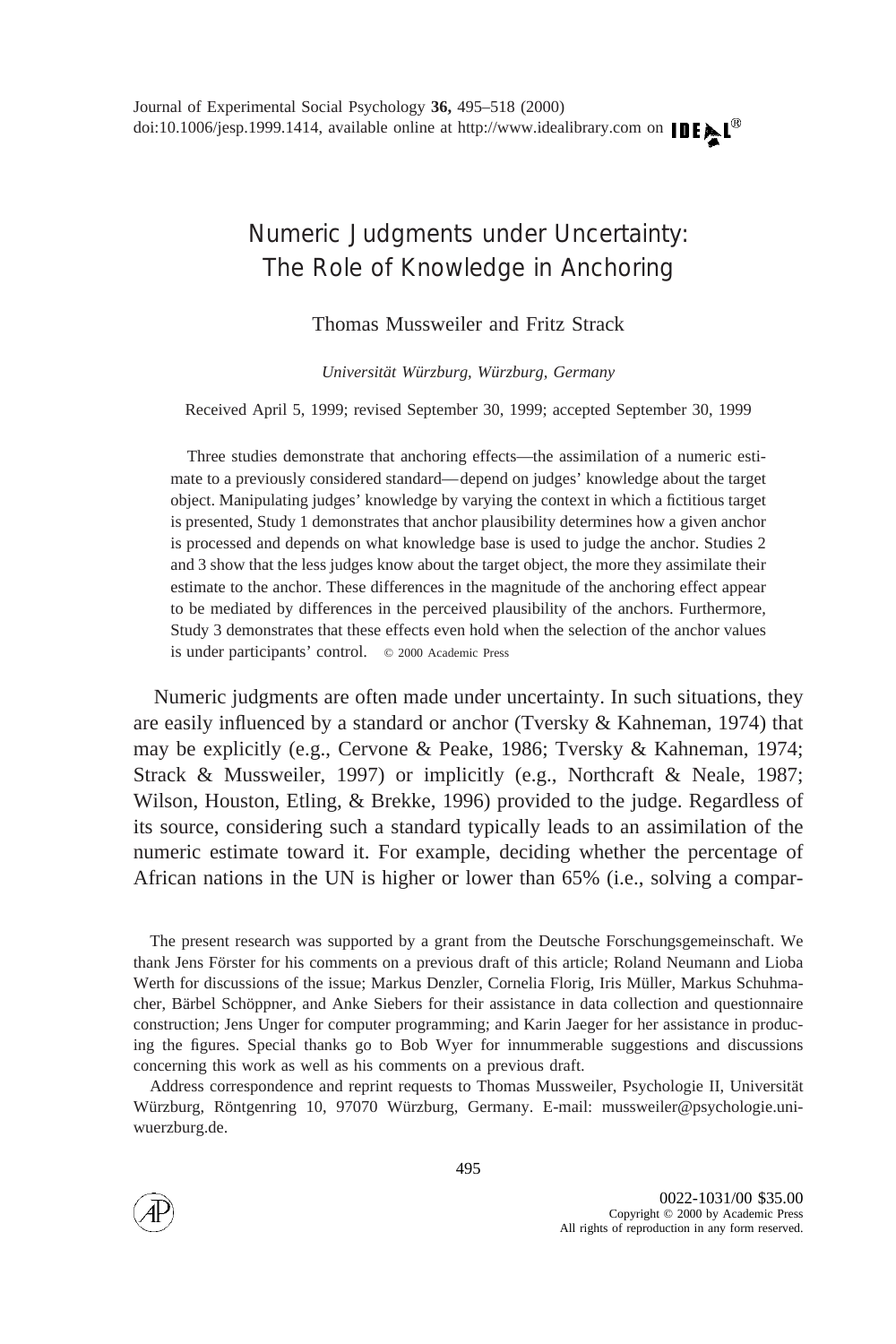ative anchoring task) leads to higher absolute estimates for this percentage than deciding whether it is higher or lower than 10% (Tversky & Kahneman, 1974).

The very definition of the underlying anchoring heuristic as a tool for judgments under uncertainty (Tversky & Kahneman, 1974) implies that such anchoring effects depend on the degree of uncertainty about the judgment. Supporting this notion, some correlational data suggest that the size of the anchoring effect increases with uncertainty (Jacowitz & Kahneman, 1995). In particular, Jacowitz and Kahneman (1995) demonstrated that the more uncertain judges were about the judgment, the more were numeric estimates assimilated to the provided anchor values. To fully understand the role uncertainty plays in anchoring, however, one has to examine the ways in which it influences how a given anchor is processed. In the current article, we attempt to do so.

Clearly, uncertainty about a judgment depends on what people know about its target: The less judges know about the target, the more uncertain they are about the judgment to be made. Surprisingly, there has been little research that explores this link between anchoring and knowledge. Moreover, the few existing studies provide seemingly contradictory results. For example, a number of studies demonstrated that judges' *general expertise* has no effect on the magnitude of anchoring (e.g., Joyce & Biddle, 1981; Englich & Mussweiler, in press; Mussweiler, Strack, & Pfeiffer, in press; Northcraft & Neale, 1987; Wright & Anderson, 1989), whereas Wilson et al. (1996) found anchoring effects only for judges low in knowledge about the target. To understand this specific discrepancy as well as the general role judges' knowledge plays in anchoring, one has to develop a conceptual framework that links judges' knowledge to the processes that underlie judgmental anchoring.

### *Knowledge and Anchoring*

Recently, we (Mussweiler & Strack, 2000) have suggested that an earlier conceptualization in which categorical judgments are linked to probability distributions of judges' beliefs concerning the target's category membership (Wyer, 1973) provides a useful starting point for the development of such a framework. Wyer (1973) assumes that a judgment along a category scale reflects the "subjective expected value" of these probability distributions. For example, a categorical judgment about the age of a specific target person may be conceptualized as the expected value of the distribution of probabilities that the target belongs to each of the given scale categories.

Applying this conceptualization to absolute judgments, peoples' knowledge about the target may be characterized by a distribution of subjective probabilities for possible values of the target. The absolute judgment then corresponds to the subjective expected value of this probability distribution, which can vary with respect to both its position along the judgmental dimension and its dispersion (see Figs. 1 and 2). Different expected values may be represented by distributions with different *positions along the judgmental dimension.* In particular, if judges' knowledge implies that the target's extension is fairly high, the probability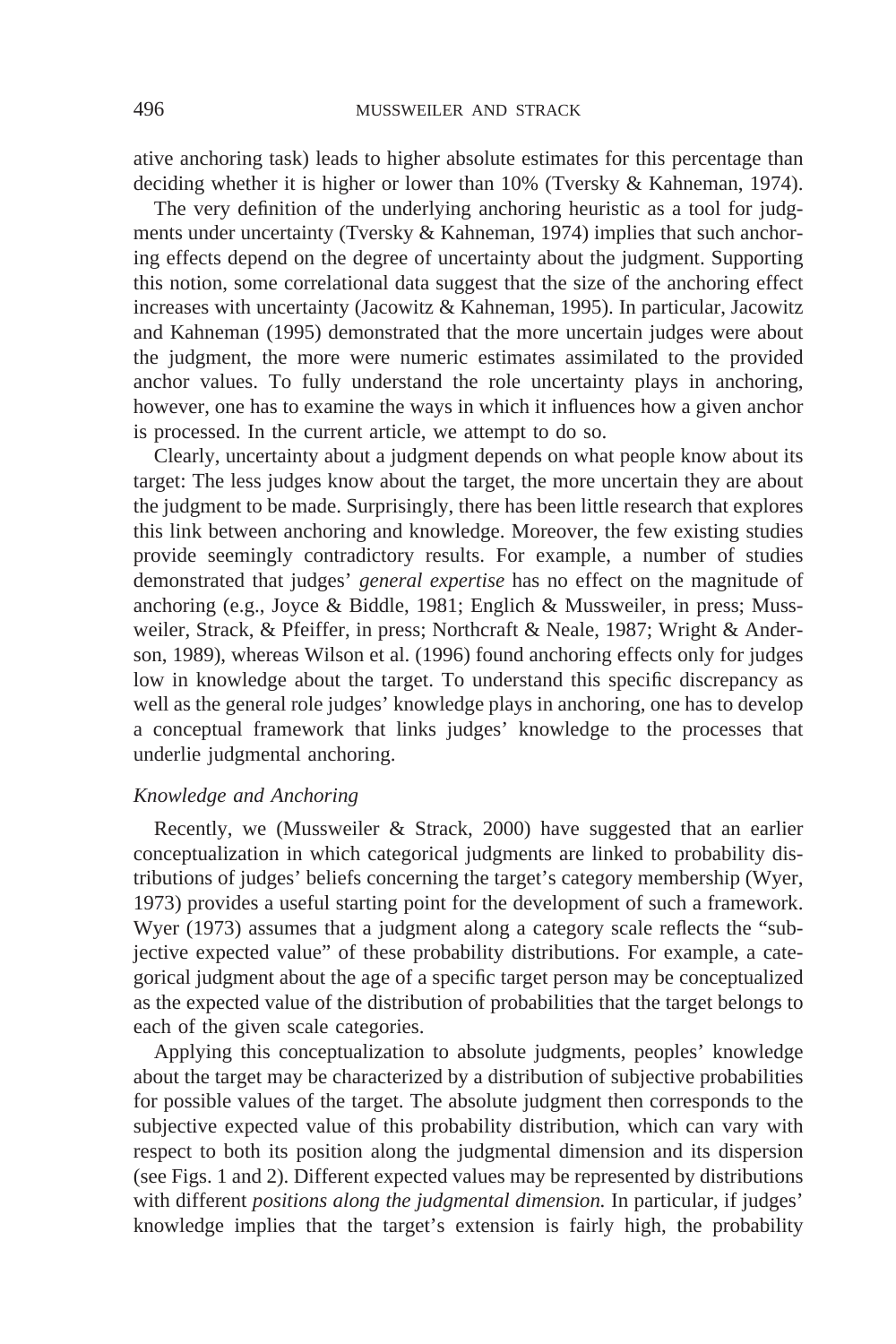

**FIG. 1.** Hypothetical distributions of plausible values with varying positions along the judgmental dimension for estimates of the age of Mahatma Gandhi.

distribution will be positioned at the upper end of the judgmental dimension. By the same token, if judges' knowledge implies that the target's extension is fairly low, the plausibility distribution will be positioned at the lower end of the judgmental dimension. For example, for a judge whose knowledge implies that Mahatma Gandhi was fairly old, the probability distribution will be positioned at the upper end of the judgmental dimension "age" (e.g., with a subjective expected value of 70 years), whereas for a judge whose knowledge implies that he was rather young, it will be positioned at the lower end (e.g., with a subjective expected value of 30 years) (see Fig. 1).

The *dispersion of the probability distribution* depends on the amount of knowledge a judge has about the target of the judgment. The more a judge knows about judgment-relevant aspects of the target, the narrower his or her range of plausible values.<sup>1</sup> To see the implications of this relation, first consider a person who has maximal relevant knowledge and knows the exact value of the target characteristic (e.g., one's own age). For this person, only the correct estimate itself constitutes a possible value, so that the probability distribution is extremely

<sup>1</sup> Strictly speaking, it is more the ambiguity of a judge's knowledge than its sheer amount that determines the dispersion of the probability distribution. That is, the less ambiguous the implications of a judge's knowledge with regard to the current judgment, the narrower his or her probability distribution will be. In principle, one can construe cases in which the ambiguity and the amount of knowledge are independent of each other. In most cases, however, amount and clarity are closely related. Thus, for reasons of simplicity, we assume that more knowledge also implies that the implications of this knowledge are less ambiguous.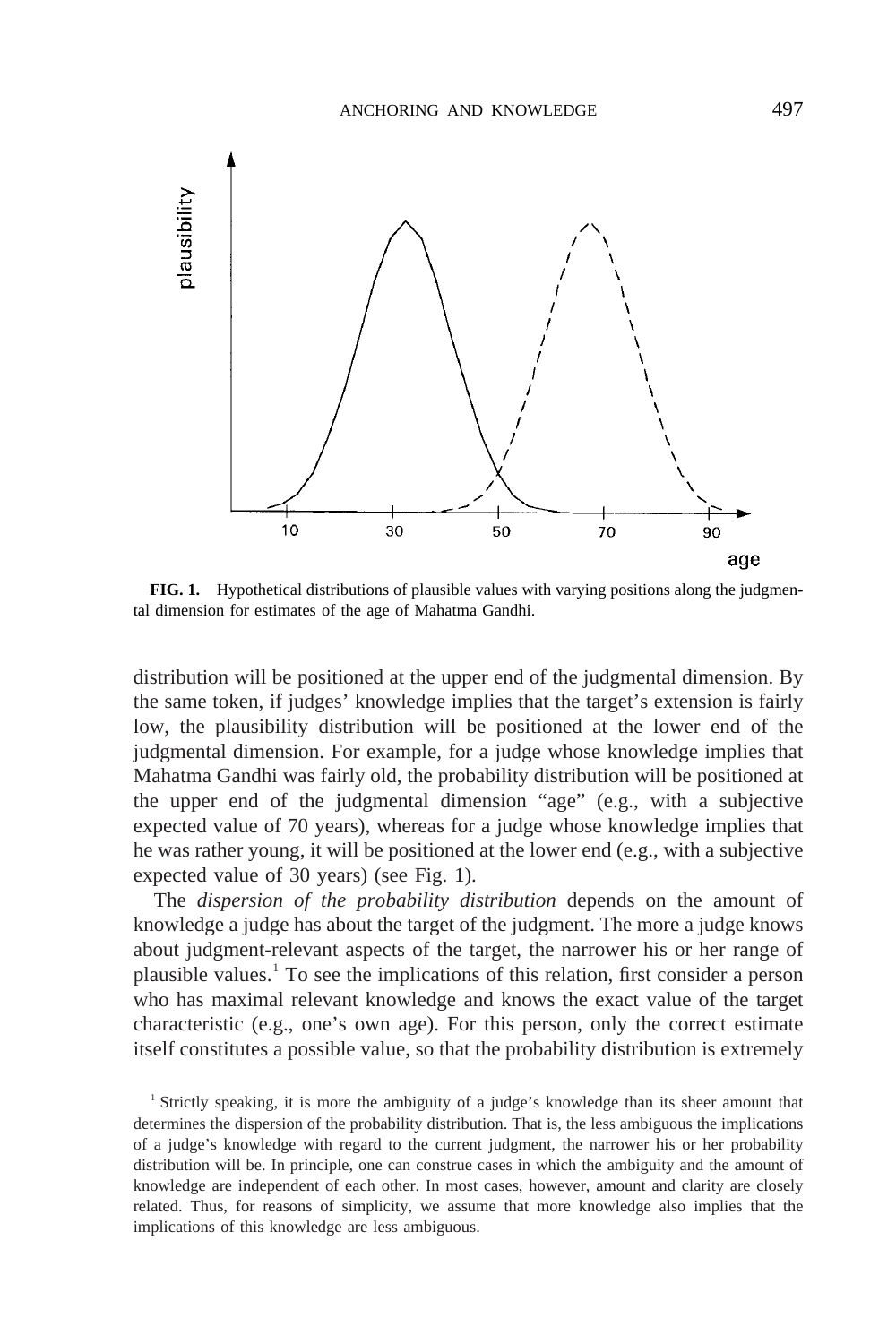

**FIG. 2.** Hypothetical distributions of plausible values with varying dispersions for estimates of the age of (a) oneself, (b) Mahatma Gandhi, and (c) Xiang Long.

narrow. In contrast, if a person has very limited knowledge about the target object (e.g., the age of an unspecified entity named Xiang Long) the distribution of plausibility is extremely wide. By the same token, the dispersion of the distribution of plausible values for the age of Mahatma Gandhi will be in between these two extremes because most judges will at least have some knowledge about him. Thus, the plausibility of a given anchor depends critically on how much knowledge the judge has about the target. Hypothetical plausibility distributions for the above examples are depicted in Fig. 2.

In sum, the current conceptualization identifies two critical characteristics of judges' knowledge about the target: the *position* and the *dispersion* of the distribution of plausible values. These two variables critically depend on different aspects of judges' knowledge about the target. One important factor is knowledge about the *general category* to which the target belongs. For example, whether an unspecified entity (e.g., Xiang Long) is categorized as a person or as a cultural possession will clearly influence the position of the distribution of plausible values. Moreover, whether one is certain about the category membership of this entity will determine the dispersion of this distribution. Within the boundaries prescribed by such category knowledge, knowledge about the *specific exemplar* constitutes a second potent influence. For example, within the general boundaries defined by Mahatma Gandhi's membership in the category "person," specific knowledge about his age will further determine the position of the distribution, whereas the amount of knowledge will determine its dispersion. It is important to note that—from the current perspective—these different aspects of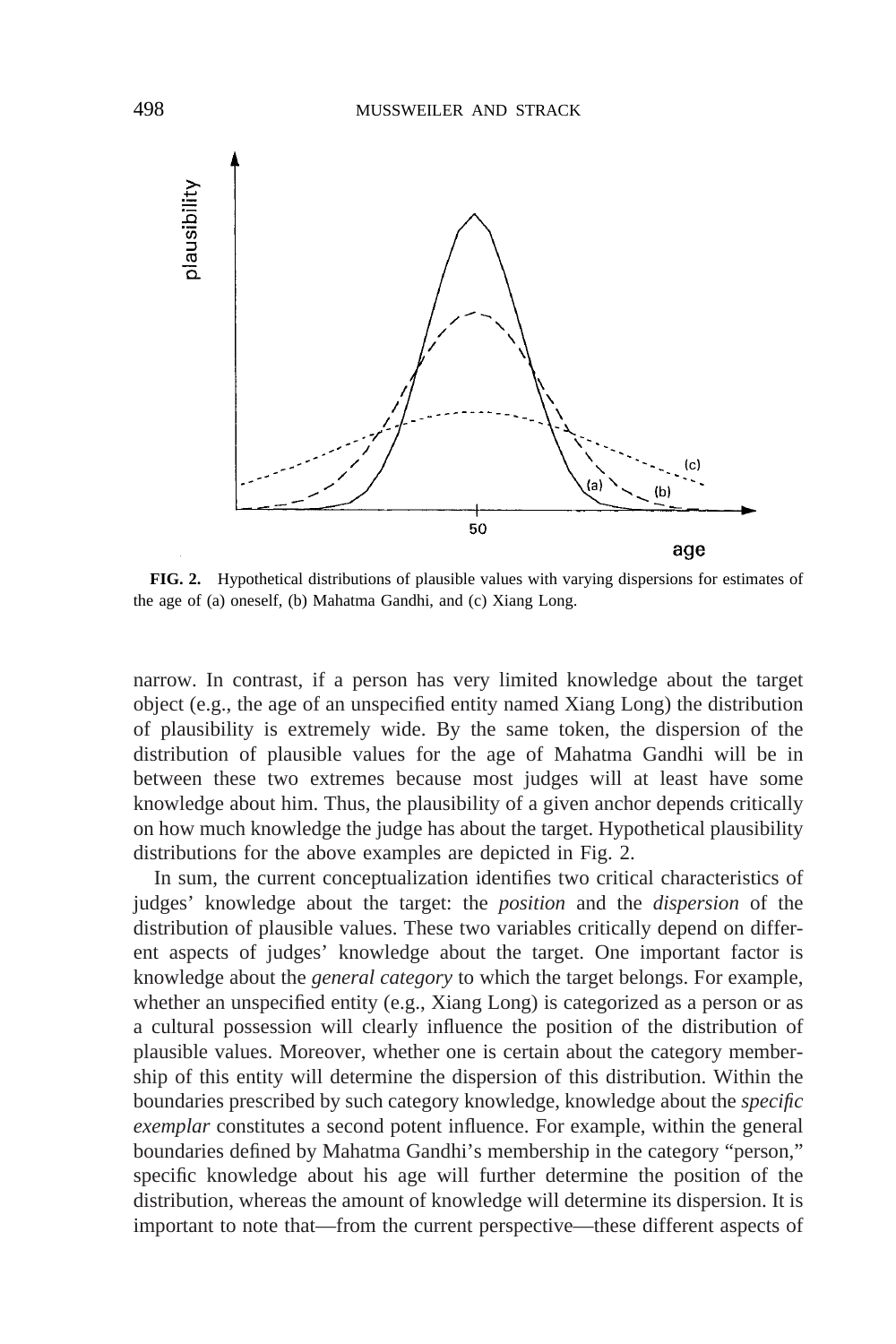knowledge (e.g., category knowledge, exemplar knowledge, uncertainty, and expertise) are closely related in that they can all be characterized by their influence on the two critical characteristics of the distribution of plausible values (i.e., its position and distribution).

### *Plausible and Implausible Standards*

Within this conceptual framework a principle distinction between two classes of anchor values can be made. In particular, a given anchor—which typically constitutes a specific value on the judgmental dimension—can either lie within or outside of the distribution of possible values for the target. This distinction is crucial because comparisons with these two types of anchors appear to involve distinct judgmental processes.

Specifically, to compare a target with a value that lies within the distribution of possible values for the target and thus constitutes a *plausible anchor,* judges have to resort extensively to their knowledge about the target. For example, to decide whether Mahatma Gandhi was older or younger than 74 years, judges have to resort to their specific knowledge about Mahatma Gandhi. We have recently proposed (Mussweiler & Strack, 1999a, 1999b, 2000; Strack & Mussweiler, 1997) that in this situation judges construct a mental model (Johnson-Laird, 1983) of the target in which its value along the judgmental dimension is similar to the anchor value. In our example, judges may thus try to construct a mental model of Mahatma Gandhi at the age of 74. According to the Selective Accessibility Model (Mussweiler & Strack, 1999a, 1999b, 2000; Strack & Mussweiler, 1997), they do so by selectively generating knowledge about the target that is consistent with this assumption (e.g., "Mahatma Gandhi was a bold and skinny man who looked rather old," "He fought for India's independence for decades," etc.). As a consequence, the accessibility of anchor-consistent knowledge about the target is increased. In order to generate the final numeric estimate, judges then primarily rely on easily accessible knowledge (cf. the "accessibility principle;" Higgins, 1996; Wyer & Srull, 1989) so that their estimate is influenced by the anchor-consistent knowledge that was generated before. This results in an assimilation of the final estimate to the anchor value.

Such an elaborate construction of an anchor-consistent mental model of the target, however, is unnecessary to compare the target to an anchor value that is *implausible* because it lies outside of the boundaries of the distribution of possible values. For example, to decide whether Mahatma Gandhi was older or younger than 140 years, judges do not have to make extensive use of their specific knowledge about Gandhi. Instead, it is sufficient to compare the anchor to the boundary value of the distribution of possible values (i.e., the most extreme possible value). In our example, participants can easily decide that Mahatma Gandhi was younger than 140 years because no human being is likely to reach this age. Consequently, judges who act as cognitive misers (Fiske & Taylor, 1984) in solving an anchoring task are unlikely to engage in the elaborate and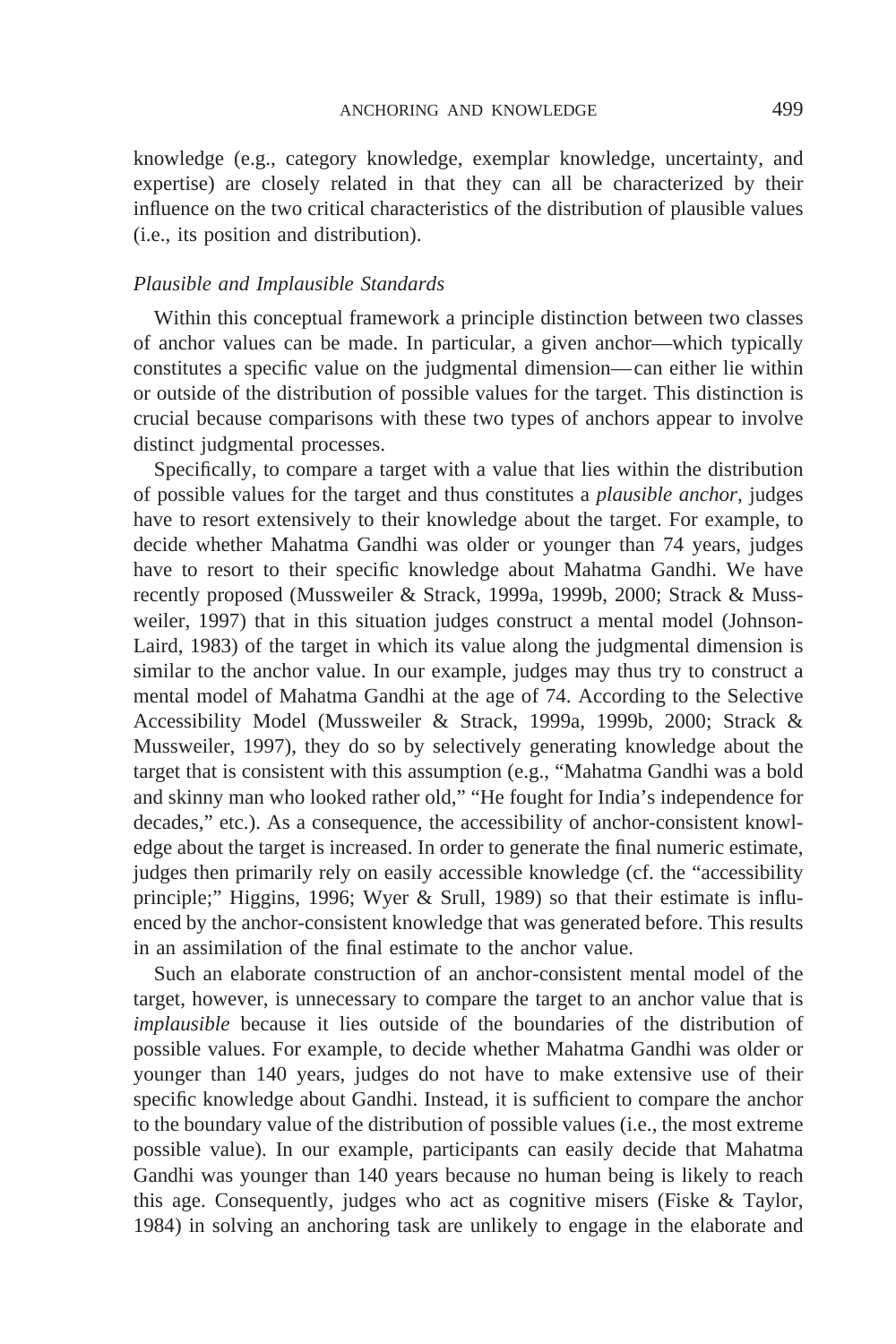capacity-consuming construction of a mental model of the target while comparing the target to the anchor. $<sup>2</sup>$ </sup>

A recent set of studies (Mussweiler & Strack, 1999a, 2000; Strack & Mussweiler, 1997) supports this conceptualization. Specifically, we demonstrated that comparing a target to an implausibly extreme standard requires less processing time than comparing it to a plausible standard. For example, participants were faster in deciding whether Mahatma Gandhi was older or younger than 140 years than whether he was older or younger than 79 years. Most important, this pattern was reversed for the subsequent absolute judgment. Here, participants who had received the plausible anchor were faster than participants who had previously received an implausible anchor.

This pattern of response latencies suggests that the implausible anchor was processed without extensively generating specific knowledge about the target to construct a mental model. More specifically, the comparative task that included an implausible anchor may have been processed faster because simply comparing this value to the closest boundary value of the distribution of possible values requires less time than constructing a mental model of the target. The consequence, however, is longer response latencies for implausible anchors because the accessibility of specific knowledge that facilitates the solution of the subsequent absolute task is only increased for plausible, but not for implausible, anchor values.

Thus, depending on the plausibility of the anchor, comparing the target to the anchor may or may not involve the construction of an anchor-consistent mental model of the target. Whether a given anchor is plausible depends on the relative position of the anchor value and the probability distribution of possible values for the target. That is, the plausibility of a given anchor value—and thus the way it is processed—depends critically on judges' knowledge about the target. For example, an anchor value of 45 years may be seen as plausible by a judge whose knowledge implies that Mahatma Gandhi died at an early age. The very same anchor value, however, may be seen as implausible by a judge whose knowledge implies that he was rather old. Study 1 was designed to illustrate this relation of judges' knowledge about the target and the plausibility of the anchor.

<sup>2</sup> Note that although judges do not appear to construct such a mental model while comparing the target to an implausible anchor, such anchors typically produce robust anchoring effects (e.g., Mussweiler & Strack, 1999a; Strack & Mussweiler, 1997). This may be the case because, when generating the final estimate, judges use the boundary value of the distribution of plausible values (e.g., 100 years) to construct a mental model of the target. More specifically, when confronted with an implausible anchor, judges may first select an appropriate standard of comparison by adjusting from the provided value (Tversky & Kahneman, 1974) until the boundary of the distribution of plausible values is reached. They may then use this boundary value as a self-set standard in the selective accessibility mechanism (for a more detailed discussion of this possibility, see Mussweiler & Strack, 1999a) and construct a mental model of the target in which its value is similar to this standard.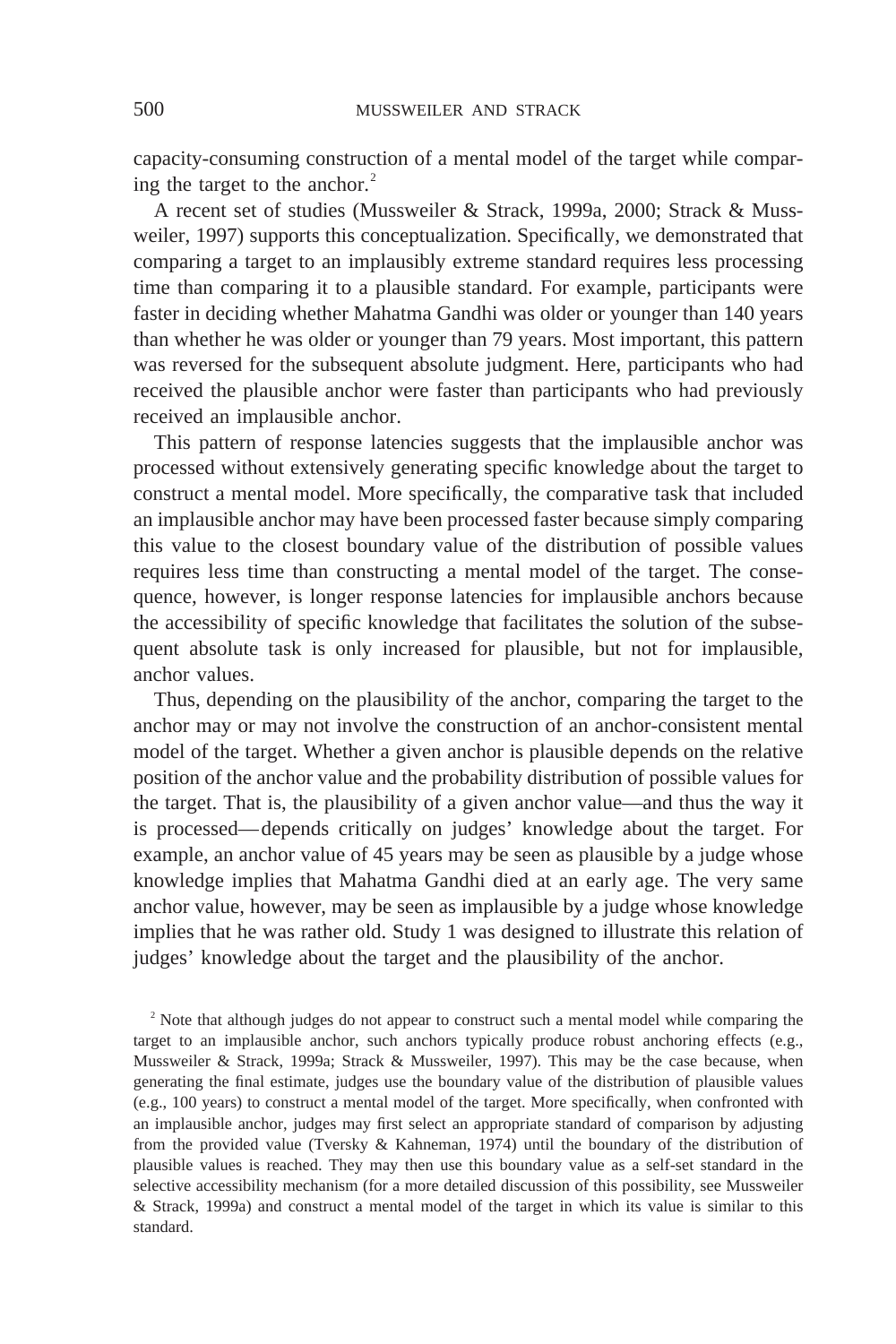# STUDY 1

To examine this relation, one has to manipulate judges' knowledge about the target object. This, however, is difficult to achieve because for most targets, participants' knowledge varies substantially before they enter the experimental situation. Such differences in preexisting knowledge are difficult to control for actual objects. Therefore, we adopted a methodology that leaves the target itself ambiguous, so that the context determines which knowledge is used to judge the target (Strack, Schwarz, & Wänke, 1991). Specifically, we used fictitious targets that were presented in different contexts: Participants were asked to estimate the height of "Lowumbo." Before receiving this question, they had to answer eight context questions that either pertained to mountains ("K2," "Mount Everest," etc.) or to animals ("rhino," "tiger," etc.). We assumed that, depending on the context, the fictitious object would be categorized either as a mountain or as an animal. As a consequence, the height of Lowumbo should be estimated in the light of general knowledge about mountains or animals, respectively.

If this is true, perceptions of the plausibility of the anchor should depend on the context manipulation. In particular 3000 m should be seen as plausible for Lowumbo the mountain but as implausible for Lowumbo the animal, whereas the reverse should be true for 2 m. Given that plausible and implausible anchors are processed differently, these differences in perceived plausibility should be apparent in the differential patterns of response latencies that plausible and implausible standards typically yield for the comparative and the absolute task (cf. Strack & Mussweiler, 1997, Study 3): In the mountain context, comparative response latencies should be longer for the anchor of 3000 m than for the anchor of 2 m. Consequently, absolute response latencies should be shorter for 3000 m than for 2 m. In the animal context, however, the reverse pattern should occur. This reasoning was tested in Study 1.

It is important to note that the described context manipulation influences one specific aspect of judges' knowledge, namely knowledge about the category membership of the target. The current framework, however, conceptualizes the influence of category knowledge in the same way as influences of other aspects of judges' knowledge (e.g., exemplar knowledge). As a consequence, influences of the current manipulation are likely to generalize to those of other aspects of knowledge.

#### *Method*

Because the general procedure used in Studies 1 through 3 are similar, Study 1 will be described in more detail, and only procedural deviations will be noted for the subsequent studies.

*Participants.* Sixty-three male and female students (not enrolled in psychology courses) at the University of Würzburg were recruited as participants. They were contacted via phone and asked to participate in a series of studies that would last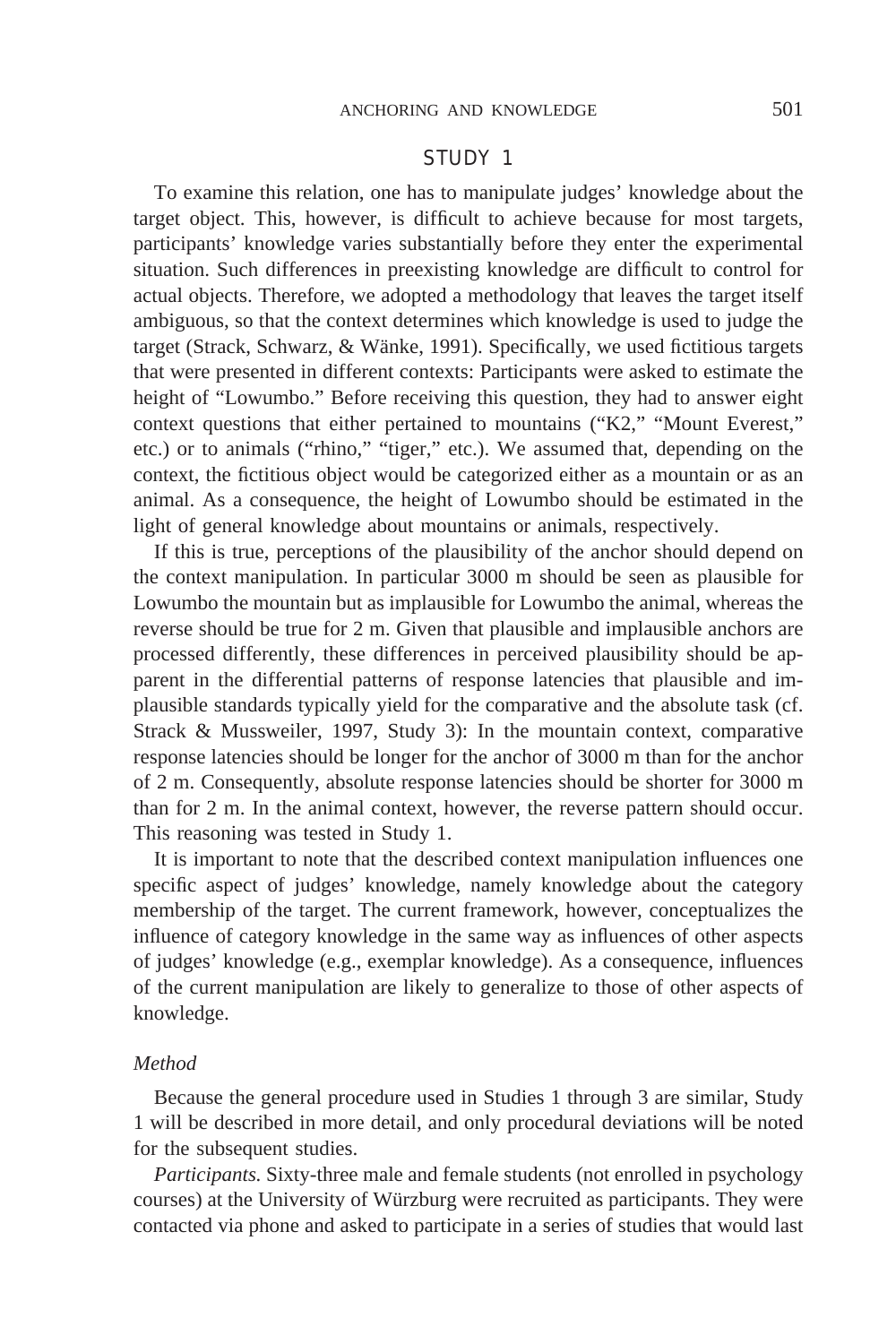about 2 h. As a compensation, they were offered 25 German Marks (about \$16). Participants were randomly assigned to one of four experimental groups.

*Materials.* Participants received pairs of general-knowledge questions. Comparative and absolute questions were presented in an abbreviated form so that participants could not infer from their grammatical structure to which category the targets belonged. For example, participants were asked, "Kilimanjaro  $\lt$  /> 4950 m?" and "Kilimanjaro: How high?" Participants received nine question pairs. Pairs 1 through 8 constituted the context manipulation, whereas pair 9 was the critical one that pertained to "Lowumbo." The objects used in the context questions varied in familiarity. Thus, well-known instances of the two categories mountain and animal such as "Mount Kilimanjaro," "Mount Everest," "Tiger," and "Rhino" were interspersed with little-known instances such as "Mount Choke" and "Emu." This was done to reduce participants' scepticism when confronted with the fictitious target "Lowumbo."

The anchors used for the context questions were identical for both context conditions. In order to familiarize participants with plausible and implausible anchors, both anchor types were used. For example, participants in the mountaincontext condition were asked whether Mount Kilimanjaro was higher or lower than 4950 m (i.e., a plausible anchor) as well as whether Mount Everest was higher or lower than 2.5 m (i.e., an implausible anchor). For the eight context questions, the anchors were identical in both conditions. However, the anchors used in the critical "Lowumbo" question depended on the experimental condition. Thus, participants were either asked whether "Lowumbo" was higher or lower than 2 or 3000 m. The order of the questions was kept constant so that participants answered the eight context questions in the same order before receiving the critical "Lowumbo" question. In sum, the four experimental conditions represented all four combinations of Context (animal vs mountain) and Anchor (high vs low).

*Procedure.* To allow for an assessment of response latencies, the questions were presented on a personal computer. Participants took part in the experiment in groups of up to four. Upon arrival, they were led to the computer lab and started with the first task, which was unrelated to the current study. After completion of this task, they were escorted to the computers and told to read the instructions carefully. There, participants were informed that they were taking part in a pretest for the construction of a general-knowledge questionnaire. It was emphasized that the purpose of the pretest was to find the best wording for general-knowledge questions. Moreover, participants were told that some of the questions would require a comparison with a given standard and that these standards were randomly selected by using a mechanism similar to that of a wheel of fortune. It was pointed out that this was necessary to minimize a possible influence the standards may exert on the answers and to identify the impact of different question formats. The random selection of the anchor values was emphasized to reduce their ascribed informativeness (cf. Grice, 1975) and thus to ensure that the obtained effects were not mediated by conversational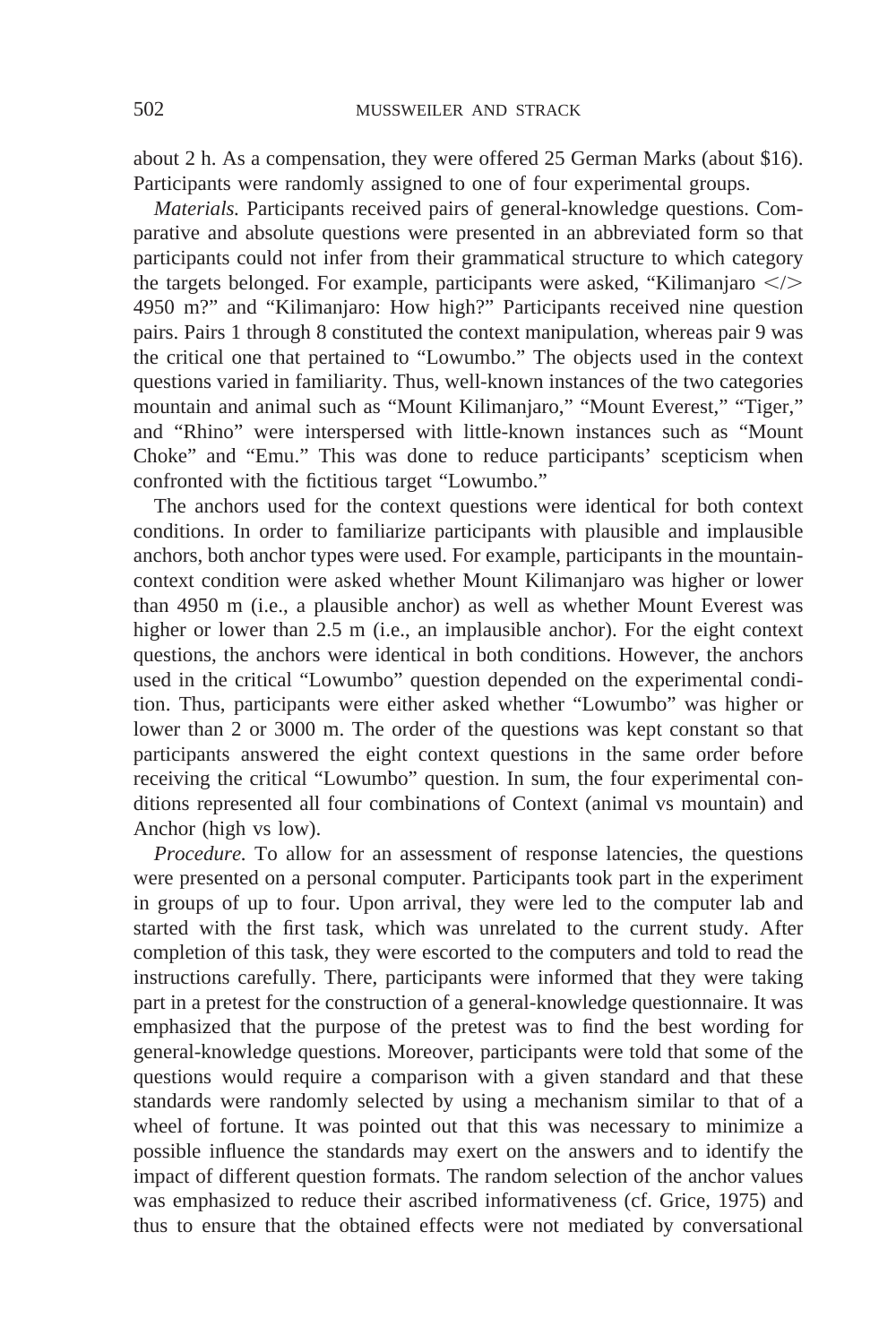inferences (see Jacowitz & Kahneman, 1995). Furthermore, participants were informed that the questions they were going to be asked would be formulated in the abbreviated form described above. It was explained that this was necessary for the computerized assessment of general knowledge.

The experimenter then demonstrated how to report answers on the keyboard. Participants were instructed to answer the comparative question by pressing either the "q" key, which was marked with a red sticker or the "p" key, which was marked with a green sticker. For each comparative question, the keys corresponding to the two possible answers (e.g., higher or lower) were depicted on the bottom of the computer screen. To generate answers to the absolute questions, participants were instructed to use the number pad on the keyboard. They were warned that comparative and absolute questions would alternate. Finally, participants were told to answer the questions as accurately and as fast as possible.

After the instructions, participants were presented with nine pairs of general knowledge questions. Before each question, a focus point appeared in the center of the screen for 400 ms, followed by the question, which remained on the screen until the first answer key was pressed. After a pause of 3 s, the next question was presented in the same sequence.

Upon completion of the questionnaire, participants were given four final questions, which constituted the manipulation check. The central purpose of these questions was to assess the category to which "Lowumbo" was ascribed. Accordingly, using an open-question format, the critical question read: "What do you think Lowumbo refers to? (If you're not certain, please guess!)"

#### *Results*

*Categorizations.* Our predictions hinge upon the fact that "Lowumbo" is actually categorized in line with the context in which it is presented. An analysis of the responses to the manipulation check question clearly demonstrates that this was the case: In the mountain context, 15 participants described "Lowumbo" as a mountain, whereas only two did so in the animal context. Similarly, in the animal context, 21 participants described the target as an animal, whereas only four did so in the mountain context,  $\chi^2(1, N = 42) = 21.31, p < .001$ .<sup>3</sup> At the same time, categorizations of "Lowumbo" proved to be independent of the anchor manipulation,  $\chi^2(1, N = 42) = .68, p > .4$ .

*Absolute estimates.* Five participants were excluded from the analysis because they failed to answer the absolute question. One additional participant was excluded because her estimate deviated from the mean by more than 2 standard deviations. Consequently, the remaining analyses were based on the responses of 57 participants.

As expected, the typical anchoring effect was replicated. Inspection of Table 1 reveals that for both context conditions, the high anchor of 3000 m led to higher

<sup>&</sup>lt;sup>3</sup> In the mountain context 12 participants ascribed "Lowumbo" to a category other than mountain or animal; in the animal context, nine participants did so.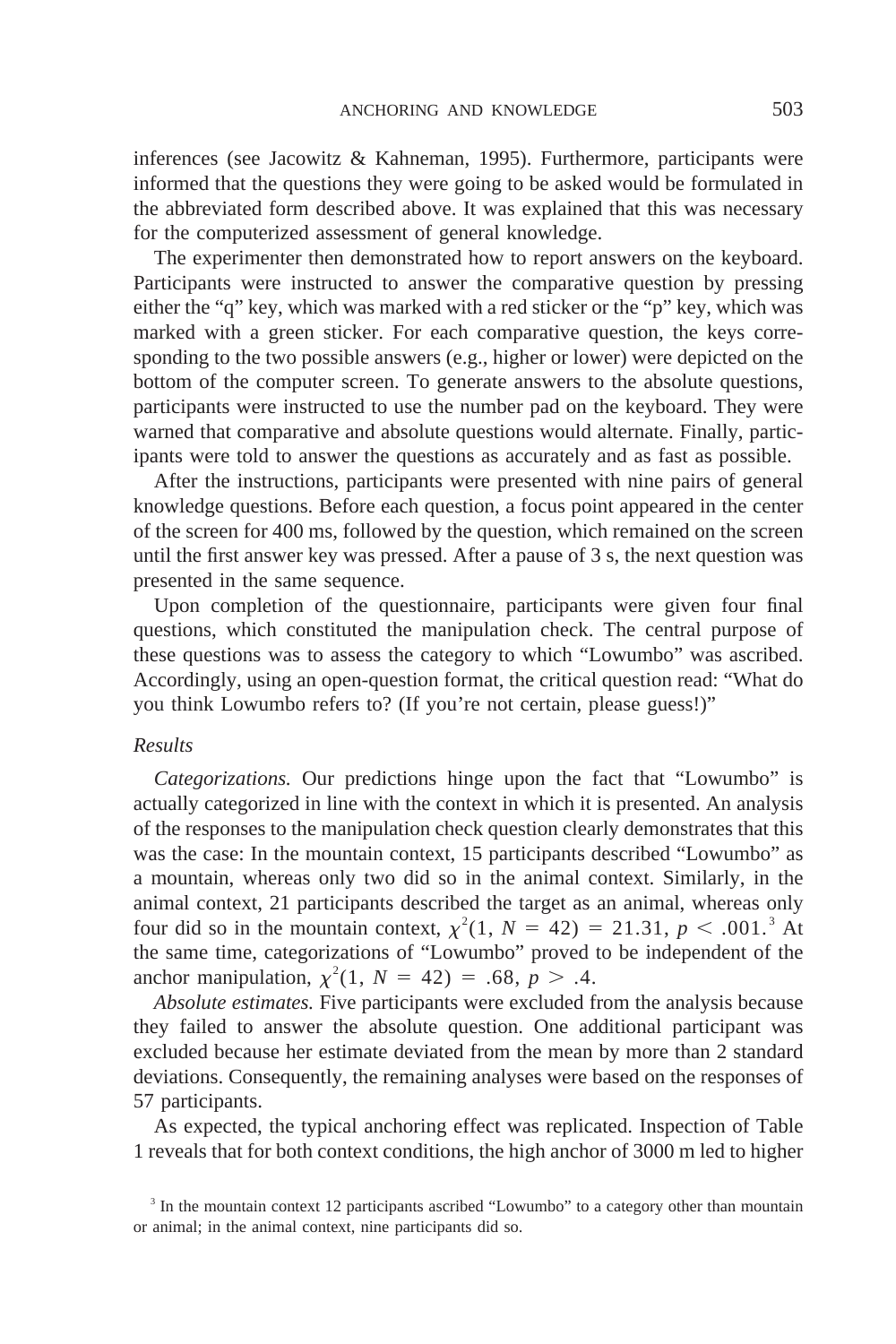|        | ັ          |            |  |
|--------|------------|------------|--|
|        | Context    |            |  |
| Anchor | Mountain   | Animal     |  |
| High   | 2459.27    | 401.58     |  |
|        | $(n = 15)$ | $(n = 12)$ |  |
| Low    | 1493.21    | 34.49      |  |
|        | $(n = 14)$ | $(n = 16)$ |  |
|        |            |            |  |

TABLE 1 Absolute Estimates for the Height of "Lowumbo" by Anchor and Context

*Note.* Estimates are given in meters.

estimates than the low anchor of 2 m,  $F(1, 53) = 5.54$ ,  $p < .02$ , for the main effect of Anchor and,  $F(1, 53) = 1.12$ ,  $p > .25$ , for the interaction. In addition, absolute estimates depended on the context in which "Lowumbo" was presented: Higher estimates resulted for the mountain context than for the animal context,  $F(1, 53) = 38.52, p < .001.<sup>4</sup>$ 

*Response latencies.* As suggested by Fazio (1990), we conducted logarithmic transformations of the response latencies to reduce the skewness of the response distribution. For ease of interpretation, however, we report the untransformed means (in milliseconds). In line with our earlier results (Strack & Mussweiler, 1997), we expected for the comparative question that response latencies would be shorter for implausible than for plausible anchors, whereas for the absolute question that the reverse pattern would occur. Here, latencies should be longer for implausible than for plausible anchors. Remember that in the mountain context, the high anchor of 3000 m is plausible and the low anchor of 2 m is implausible, whereas the reverse is true in the animal context.

The means depicted in Table 2 are consistent with our predictions. In fact, for the mountain context, responses for the *comparative task* were faster for the low anchor of 2 m (i.e., the implausible anchor) than for the high anchor of 3000 m (i.e., the plausible anchor). In contrast, the opposite was true for the animal context. Here, response latencies were shorter for the high anchor (i.e., the implausible anchor) than for the low anchor (i.e., the plausible anchor). For the *absolute task,* this pattern is reversed. In the mountain context, response latencies were shorter for the high anchor of 3000 m than for the low anchor of 2 m, whereas in the animal context, the latencies were shorter for the low anchor than for the high anchor. This pattern was borne out in a significant three-way interaction in a three-factor mixed-model ANOVA using the logarithmic transformations of the response latencies to the comparative and the absolute question

<sup>4</sup> Note that the mean estimates in the animal context are too extreme to characterize the height of an animal adequately. This may be due to extreme estimates stemming from participants who were uncertain about the category membership of "Lowumbo." In line with this assumption, the mean estimate is 3.80 m for those of the participants included in the analysis of the absolute estimates who categorized "Lowumbo" as an animal  $(N = 18)$ .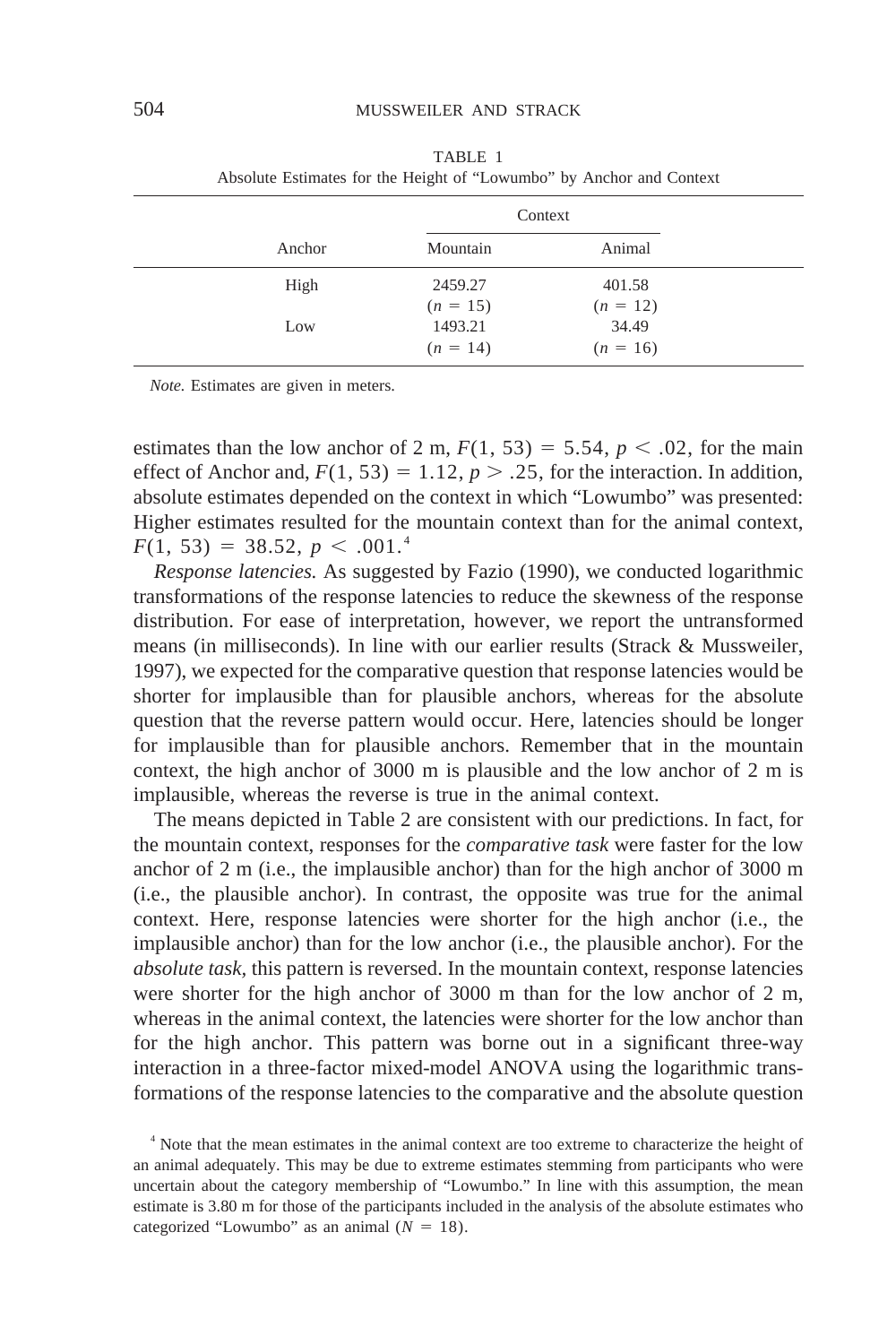|        | Comparative question |                | Absolute question |                |
|--------|----------------------|----------------|-------------------|----------------|
| Anchor | Mountain context     | Animal context | Mountain context  | Animal context |
| High   | 5843                 | 5749           | 42.54             | 5090           |
|        | $(n = 15)$           | $(n = 12)$     | $(n = 15)$        | $(n = 12)$     |
| Low    | 5019                 | 6339           | 6606              | 3696           |
|        | $(n = 14)$           | $(n = 16)$     | $(n = 14)$        | $(n = 16)$     |

TABLE 2 Response Latencies for the Comparative and Absolute Questions by Anchor and Context

*Note.* Response latencies are given in milliseconds.

as dependent variables,  $F(1, 53) = 5.72$ ,  $p < .02$ . Moreover, response latencies were shorter for absolute than for comparative questions,  $F(1, 53) =$ 7.24,  $p < .01$ . No other effects reached significance,  $F(1, 53) = 1.59$ ,  $p >$ .2, for the interaction of Context and Question Type,  $F < 1$ , for all remaining effects. Finally, controlling for the categorization of "Lowumbo" by using it as a covariate in an ANCOVA that included all participants who categorized "Lowumbo" as either a mountain or an animal substantially reduced the magnitude of the critical three-way interaction,  $F(1, 35) = 1.8$ ,  $p > .18$ . This suggests that the pattern of response latencies we obtained is at least partially mediated by which category "Lowumbo" is ascribed to.

As an alternative strategy to examine the role that the categorization of "Lowumbo" plays in determining how a given anchor is processed, one may introduce categorization ("mountain" vs "animal") as an independent factor in the described ANOVA. Doing so produced a similar pattern of response latencies as the one depicted in Table 2: If participants categorized "Lowumbo" as a mountain they answered comparative questions including the high anchor slower  $(M = 5044 \text{ ms})$  than those including the low anchor  $(M = 4608 \text{ ms})$ . If they categorized "Lowumbo" as an animal, however, they responded faster to the high anchor ( $M = 5874$  ms) than to the low anchor ( $M = 6732$  ms). For the absolute question, this pattern reverses such that participants who categorized "Lowumbo" as a mountain respond faster if they had received the high  $(M =$ 4257 ms) rather than the low anchor ( $M = 8497$  ms), whereas the opposite is true for participants who categorized "Lowumbo" as an animal  $(M = 5147 \text{ vs } 100 \text{ m})$  $M = 3311$ ). This pattern of response latencies produced a significant three-way interaction in a three-factor mixed-model ANOVA using the logarithmic transformations of the response latencies as dependent variables,  $F(1, 36) = 10.83$ ,  $p < .002$ .

### *Discussion*

These findings support the current conceptualization. They demonstrate that how a given anchor is processed depends critically on judges' knowledge about the target. Thus, the very same anchor value of 3000 m may yield quicker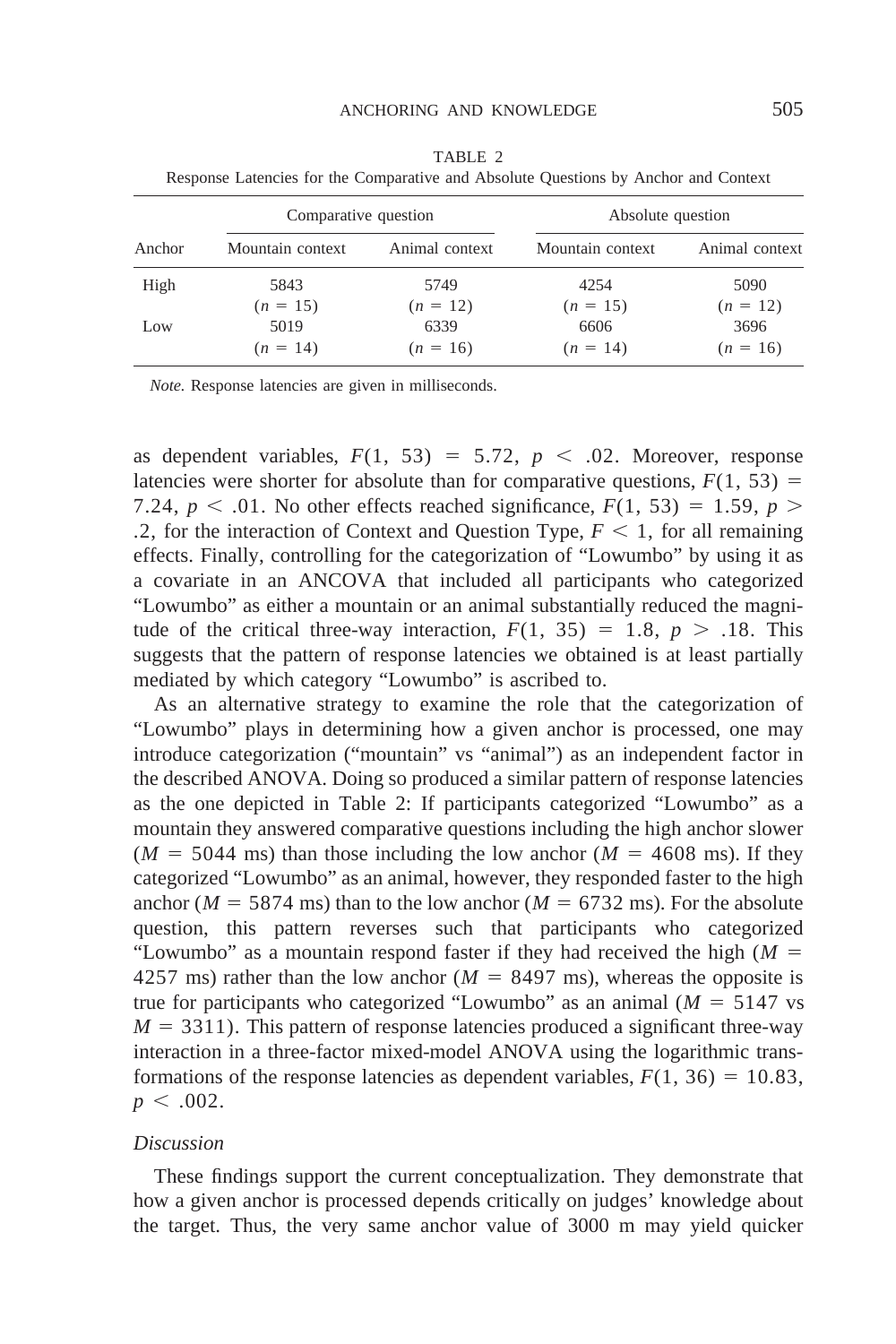comparative judgments and slower absolute judgments if evaluated on the basis of knowledge about animals rather than mountains. The fact that the response latencies for the comparative and the absolute judgment that were obtained in both context conditions parallel the pattern that is characteristic for the processing of plausible vs implausible anchors (Mussweiler & Strack, 1999a; Strack & Mussweiler, 1997) further suggests that the knowledge participants brought to bear on their judgments about "Lowumbo" determined the plausibility of the given anchor values.

In sum, the results of Study 1 provide a first demonstration that judges' knowledge about the target determines how this target is compared with a given standard. From the current conceptual perspective (see Figs. 1 and 2), Study 1 manipulated where along the judgmental dimension participants' distribution of possible values for the target is positioned. Specifically, suggesting that Lowumbo may be a mountain shifts this distribution to the upper end of the judgmental dimension "height," whereas suggesting that it may be an animal shifts this distribution to the lower end of the dimension. Whether a given standard lies within or outside of the distribution of possible values and thus constitutes a plausible or an implausible value, however, does not only depend on the position of this distribution along the judgmental dimension. In addition, the dispersion of the probability distribution, which depends on the amount of knowledge a particular judge has about the target, is critical. Consider the distributions with varying dispersions depicted in Fig. 2 as illustrations. For a distribution that is extremely narrow, because the judge has maximal knowledge about the target, almost any anchor value lies beyond its boundary value. In contrast, for a distribution that is extremely wide, because a judge has minimal judgment-relevant knowledge, almost any anchor lies within these boundaries.

Building on the above differentiation of the processes that underlie the solution of anchoring tasks with such plausible and implausible standards, this possibility has interesting implications. This can be recognized by considering the case where a judge has minimal knowledge about the target object so that the underlying probability distribution is extremely wide. In this case, an anchor-consistent mental model of the target should be constructed for any anchor value. For example, a judge may be asked to estimate the age of a fictitious target named "Xiang Long." Presumably, the probability distribution that represents a judge's knowledge about "Xiang Long" will be so wide that it covers any anchor value. Thus, presented with an anchor value of 2000 years, our judge would attempt to generate an anchorconsistent mental model of "Xiang Long."<sup>5</sup> Because an age of 2000 years is

<sup>&</sup>lt;sup>5</sup> Note that the construction of such a mental model is possible even when the judge has only minimal knowledge about the target itself. In this case, knowledge about the superordinated category or related objects can be used. For example, to construct a mental model of Xiang Long as a cultural object, participants may use their knowledge about Chinese history or the age of other cultural objects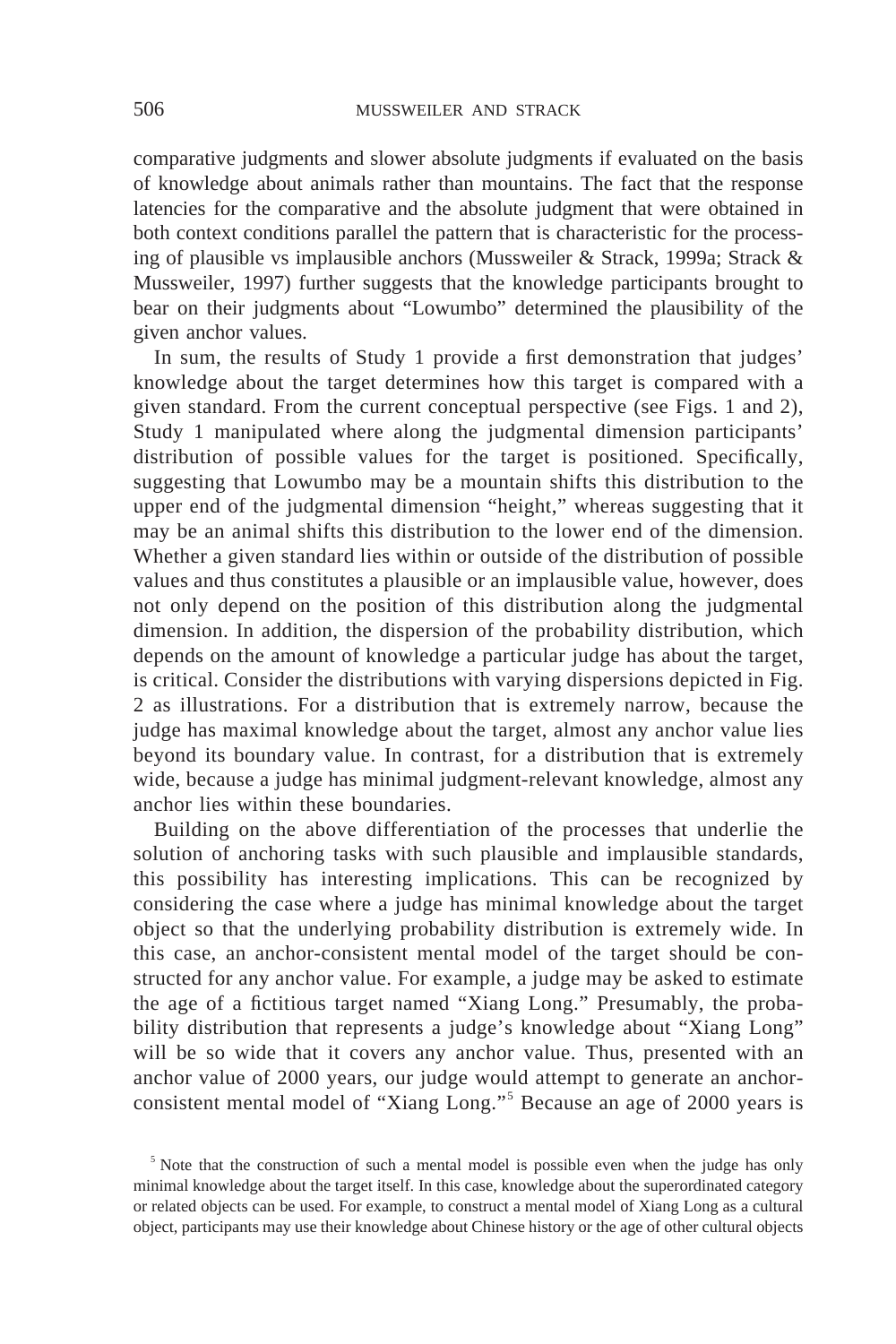most representative of cultural possessions like a Chinese temple or an ancient Chinese city, this judge is likely to construct a mental model of such a cultural possession. By the same token, the judge should construct a model of a Chinese person, if an anchor value of 60 years is presented. Thus, a construction of an anchor-consistent mental model of the target should be initiated even for two extremely disparate anchor values. Consider now the case where a judge has more knowledge about "Xiang Long" because he or she assumes that it is a Chinese person. In this case, the anchor value of 60 years constitutes a plausible standard, whereas 2000 years is likely to be implausible. Thus, an anchor-consistent model should only be constructed in the first case.

The above reasoning implies that, depending on the width of the underlying distribution of possible values, the same anchor value may or may not be processed by constructing a mental model of the target. This has important implications for the magnitude of the resulting anchoring effect. Specifically, a strong effect is likely to occur if judges' distribution of possible values is so wide that anchor-consistent mental models of the target are even constructed for two largely disparate values. In this case, the absolute estimates would be based on the implications of two mental models that belong to different categories of objects (e.g., a Chinese person vs a Chinese cultural object). To the extent that both categories differ sufficiently along the judgmental dimension, this is likely to produce largely disparate estimates for the absolute value of the target. Such a construction of two very distinct mental models, however, is unlikely to occur for judges with more knowledge about the target. These judges are likely to construct a mental model of the target only for the plausible, not for the implausible, anchor value. As a consequence, absolute estimates are likely to stay within the range of values that is plausible for this one mental model (e.g., Chinese person) so that a less extreme anchoring effect should result. We tested these implications in Studies 2 and 3.

# STUDY 2

To manipulate rather than assess the amount of knowledge judges have about the target object, we used a technique similar to the one applied in Study 1. Specifically, the critical question concerning the age of "Xiang Long" was either presented in a specific context, in which all preceding questions pertained to a famous person (the age of Mahatma Gandhi, the year of birth of Sese Mobutu, etc.), or in an unspecific context, in which the preceding questions pertained to objects that belong to different categories (the mean temperature on Hawaii, the maximum length of a whale, etc.). We assumed that participants in the specificcontext condition would infer the category membership of "Xiang Long" from

such as the Chinese wall to construct a model that is informative with respect to the critical question concerning the age of Xiang Long.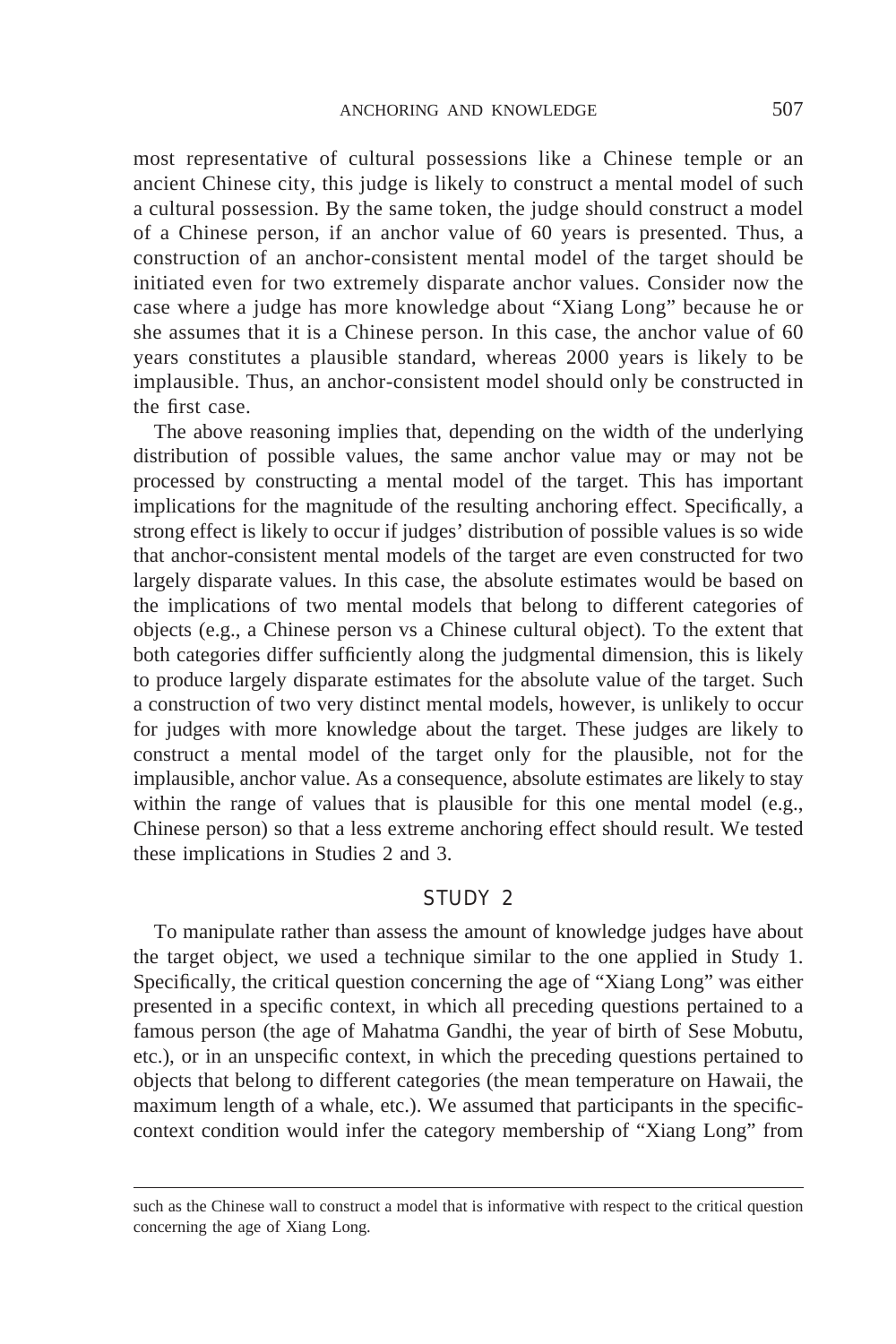the context questions, whereas participants in the unspecific-context condition would be unable to do so. Consequently, the latter participants should have minimal knowledge about the target object (i.e., extremely wide probability distributions).

As in Study 1, this manipulation focused on judges' category knowledge about the target. Specifically, the certainty with which "Xiang Long" could be assigned to a specific category was manipulated by providing contextual cues that either did or did not imply a particular category membership. Because—from the current perspective—this context manipulation influences the same conceptual parameter (i.e., the dispersion of the distribution of plausible values) as variations in other aspects of judges' knowledge (e.g., amount of exemplar knowledge, uncertainty), its consequences are likely to generalize to these other aspects.

In principle, the expected effects could well be mediated by conversational inferences (Grice, 1975). It has been suggested (e.g., Jacowitz & Kahneman, 1995) that judges who assume that the experimenter obeys conversational norms of informativeness (Bless, Strack, & Schwarz, 1993; Schwarz, 1994; Strack, Martin, & Schwarz, 1988) may see the anchor value as a deliberate hint about the actual value of the target. Such inferences seem especially likely under situations of extreme uncertainty. To preclude conversational inferences as the underlying mechanism, two additional precautions were taken: In Study 2, the instructions emphasized that the anchor values were determined at random. This was justified by telling participants that in order to test the appropriateness of different question formats, we had to control for a possible influence of the given standards of comparison. To go even further, Study 3 put the anchor selection under the control of the participants themselves. Here, participants determined the anchor values by rolling dice.

# *Method*

*Participants.* Sixty-four male and female students (not enrolled in psychology courses) at the University of Wu¨rzburg were recruited as participants and received a chocolate bar as compensation. They were randomly assigned to one of four experimental conditions.

*Materials.* The questionnaire consisted of nine pairs of comparative and absolute questions. Pairs 1 through 8 constituted the context manipulation, whereas pair 9 included the critical questions about "Xiang Long." All questions were formulated as complete sentences because in contrast to Study 1, the grammatical structure did not reveal the nature of the target. The order of the questions was kept constant. For the specific-context condition, the targets of the context questions all belonged to the same category. In particular, all eight questions pertained to persons of varying familiarity such as the age of Mahatma Gandhi, the year Leonardo da Vinci died, and the year Sese Mobutu was born. In contrast, for the unspecific context condition, all context questions pertained to targets from different categories such as the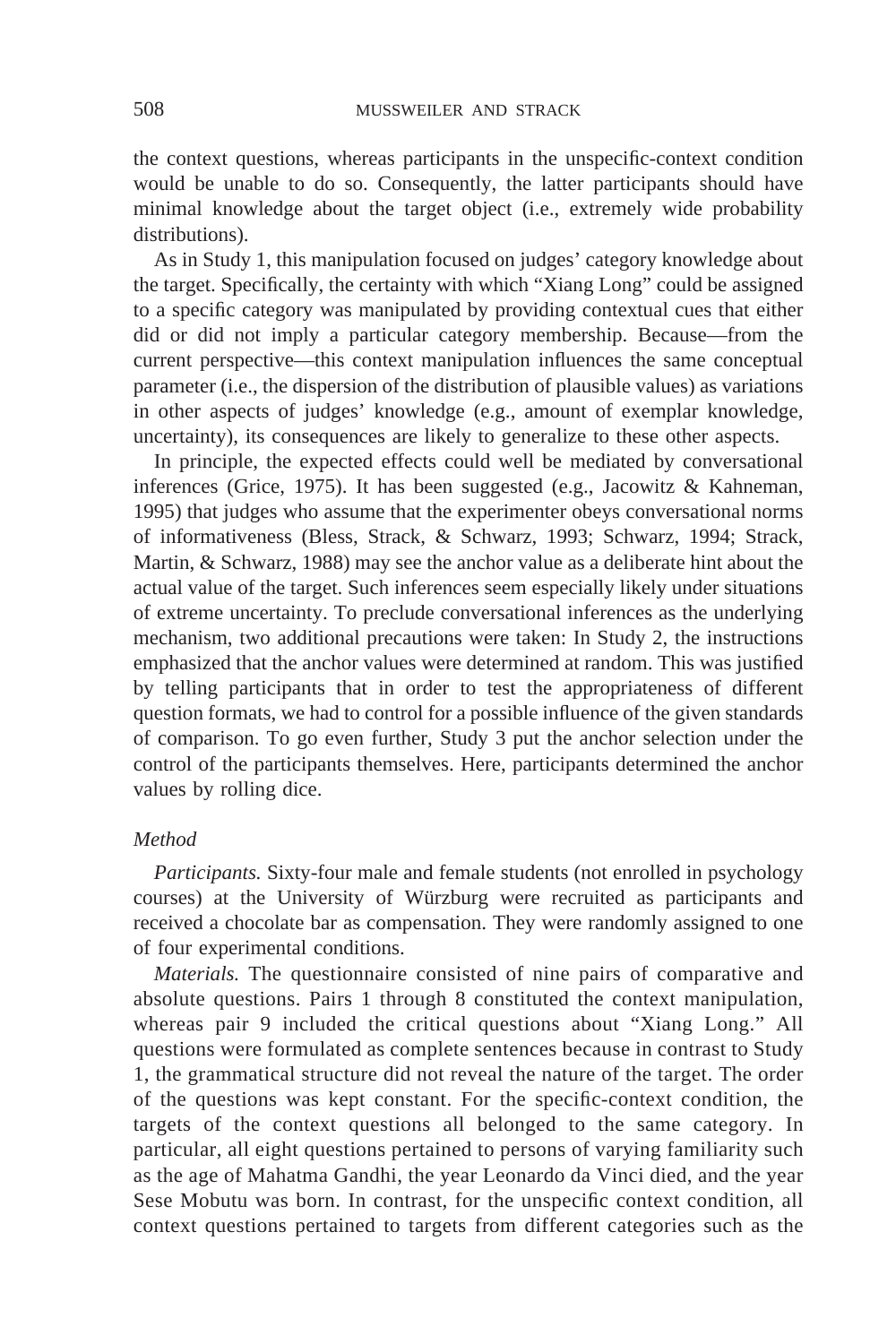|                     | Specific context |            | Unspecific context |            |
|---------------------|------------------|------------|--------------------|------------|
|                     | High anchor      | Low anchor | High anchor        | Low anchor |
| Person              |                  |            |                    |            |
| Cultural possession |                  |            |                    |            |

TABLE 3 Categorizations of "Xiang Long" as a Person or a Cultural Possession by Context and Anchor

mean temperature in the Antarctic, the length of the river Elbe, the number of languages spoken in the world.

Both plausible and implausible anchors were used in the context questions. The anchors of the context questions were kept constant, whereas the anchors for the critical question were varied. Half of the participants received the high anchor of 2000 years; the other half received the low anchor of 60 years. Thus, the four experimental conditions resulted from a combination of Context (specific vs unspecific) and Anchor (high vs low).

*Procedure.* Participants were recruited in the university cafeteria and were then led to an adjacent room. Upon arrival, they received the questionnaire and were told to read the instructions carefully. They answered the questionnaire in groups of up to four. The instructions were similar to those used in Study 1. After completion of the questionnaire, participants answered five additional questions including one which assessed the category to which "Xiang Long" was ascribed.

# *Results*

Five participants had to be excluded from the analysis because of missing data. One additional participant was excluded because her absolute estimate deviated from the mean by more than 2 standard deviations. Consequently, the following analysis is based on 58 participants.

*Categorizations.* The critical categorizations for "Xiang Long" as a person and a cultural possession for both context conditions are depicted in Table 3. Those participants who described Xiang Long as a Chinese politician, statesmen, and so on were included in the first group, whereas those who described the target as a Chinese school of philosophy, monument, and so on were included in the latter group. Seven participants were excluded from this analysis because they either explicitly stated that "Xiang Long" is a fictitious word ( $N = 3$ ) or their answers did not fit either category.

For the specific context, categorizations did not depend on the anchor,  $\chi^2(1, \mathbf{r})$  $N = 24$ ) = .69,  $p > 0.2$ . Note that the high number of participants who categorized "Xiang Long" as a cultural possession here indicates that a priori "Xiang Long" is more strongly associated with this category. For the unspecific context, however, categorizations depended on the anchor: More participants described "Xiang Long" as a person than as a cultural possession if the anchor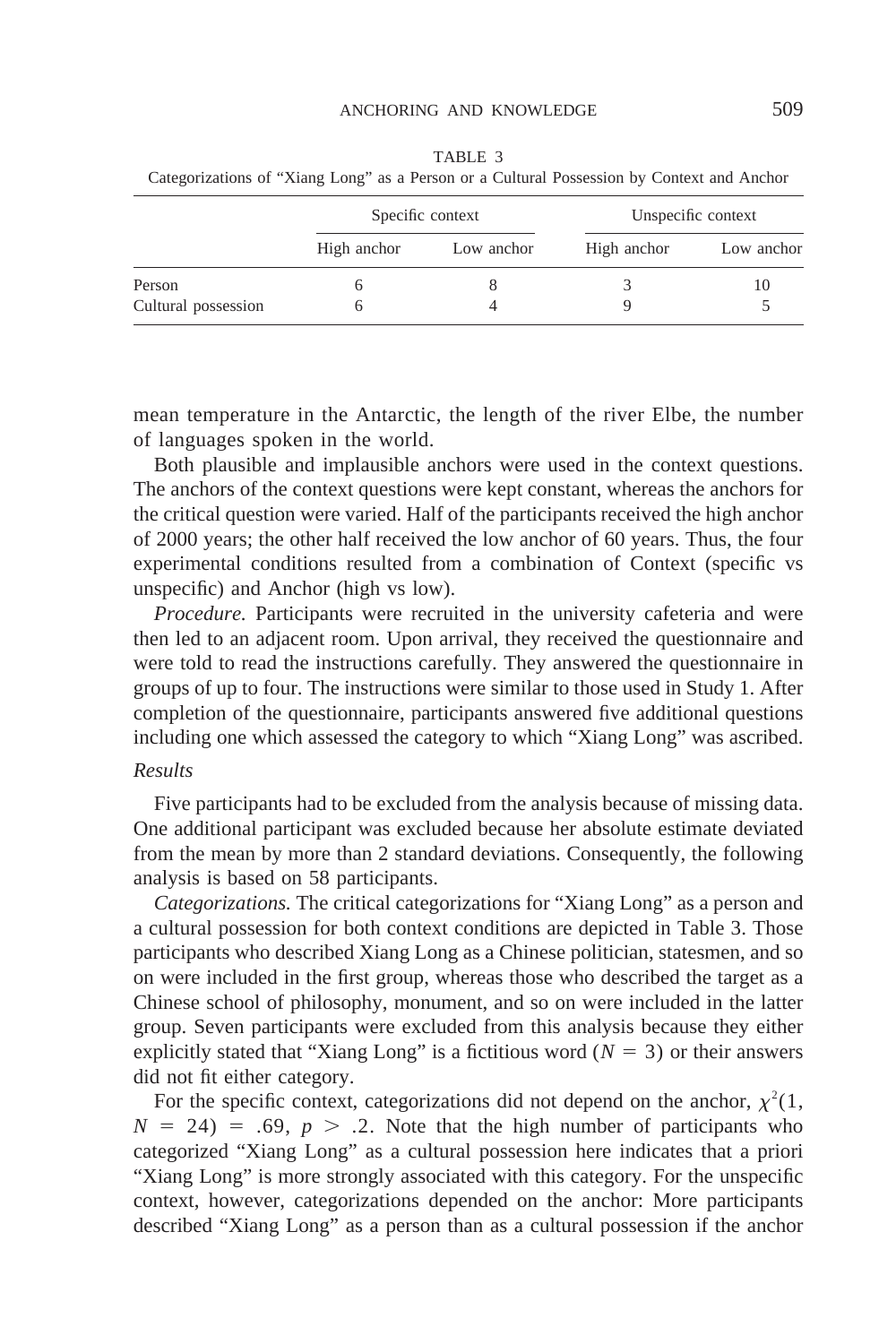|        | Context    |            |
|--------|------------|------------|
| Anchor | Specific   | Unspecific |
| High   | 436.07     | 1536.83    |
|        | $(n = 15)$ | $(n = 12)$ |
| Low    | 63.00      | 127.00     |
|        | $(n = 15)$ | $(n = 16)$ |

TABLE 4 Absolute Estimates for the Age of "Xiang Long" by Anchor and Context

*Note.* Estimates are given in years.

was 60 years, whereas more participants described the target as a cultural possession than as a person if the anchor was 2000 years,  $\chi^2(1, N = 27)$  = 4.64,  $p < .02$ .

*Absolute estimates.* As is apparent in Table 4, the typical anchoring effect was replicated: The high anchor of 2000 years led to higher estimates than the low anchor of 60 years,  $F(1, 54) = 22.11$ ,  $p < .001$ . More interesting, this effect was stronger for the unspecific than for the specific context,  $F(1, 54) = 7.48$ ,  $p < .008$ , for the interaction of Anchor and Context. Controlling for categorizations of "Xiang Long" by entering categorization as a covariate in an AN-COVA that included all participants who categorized "Xiang Long" either as a person or a cultural possession reduced the critical interaction effect substantially,  $F(1, 46) = 3.98$ ,  $p < .05$ . This suggests that the obtained pattern is at least partially mediated by how the target is categorized.

To further examine how the width of the distribution of plausible values for the target influences the size of the resulting anchoring effect, we conducted an additional analysis. Specifically, we compared the magnitude of anchoring for participants who categorized "Xiang Long" as a person with those who categorized it as a cultural possession. Note that the distribution of plausible values for the category "cultural possession" is considerably wider than for the category "person." As a consequence, larger anchoring effects should result for participants who saw the target as a cultural possession than for those who saw it as a person. Consistent with this prediction, the difference between estimates given by participants who received the high versus low anchor was larger for those who categorized "Xiang Long" as a cultural possession ( $M = 1409.4$  vs  $M =$ 176.89) than for those who categorized it as a person ( $M = 399.67$  vs  $M =$ 63.67),  $^{6}$  *F*(1, 47) = 3.95, *p* < .05.

<sup>6</sup> Note that the implausibly high estimate of 399.67 years in the high anchor condition results because one of the participants who categorized "Xiang Long" as a person gave an estimate of 3000 years for his or her age. Excluding this participant from the analysis yields a more plausible mean of 74.62 years.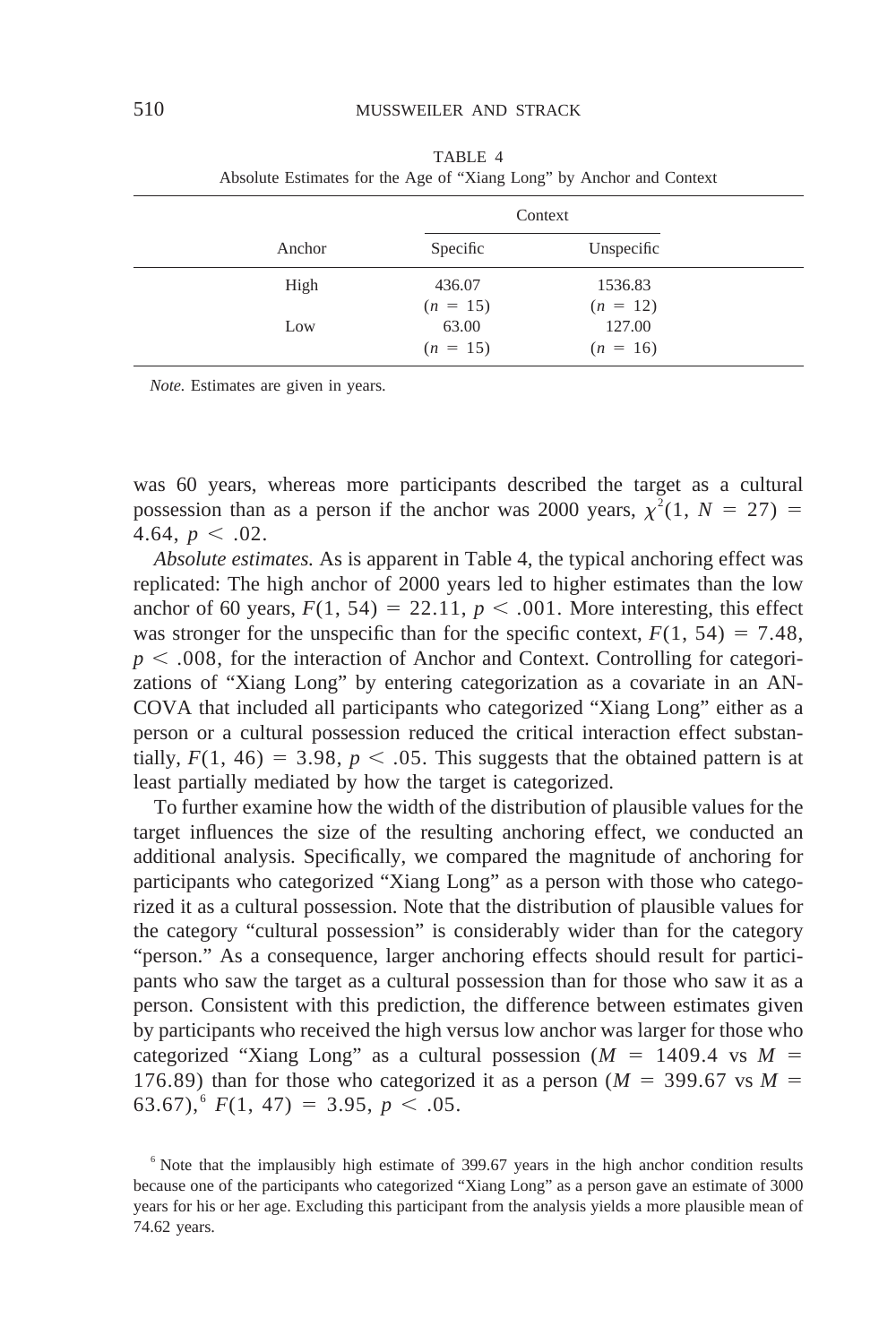# STUDY 3

### *Method*

*Participants.* Sixty-four male and female students (not enrolled in psychology courses) at the University of Würzburg were recruited as participants and were offered a chocolate bar as compensation. They were randomly assigned to one of four experimental conditions.

*Materials.* Again, the questionnaire consisted of eight context questions and one critical question that pertained to "Xiang Long." The targets of the context questions were identical to Study 2. However, the format of these questions was changed. In particular, three different formats were used which (i) consisted of either comparative and absolute questions or absolute questions alone, (ii) were formulated in complete sentences or in an abbreviated form, and (iii) required answers on a rating scale or in an open format. These variations of the context questions were included to reduce participants' scepticism about the one critical question. Here, no anchor value was provided. Instead, a blank occurred at the corresponding place in the comparative question, and participants were instructed to fill in their self-determined value. As in Study 2, the four experimental conditions resulted from a combination of specific vs unspecific context and high vs low anchor.

*Procedure.* Participants were recruited in the university cafeteria and were led to an adjacent room. Here, they were told that before getting to the actual questionnaire a random number had to be selected. This number would later be used in one of the general knowledge questions. Participants were instructed to role twelve 10-sided dice with numbers ranging from 0 to 9. After that, they received a 6-sided die with the numbers 2, 4, 6, 8, 10, and 12 on it. Participants were informed that the number they roled with the second die would determine the number of digits of their random number. They were then allowed to choose as many of the 10-sided dice as were indicated by the 6-sided die. The numbers indicated by the chosen 10-sided dice were then arranged in descending sequence so that the largest number constituted the first digit. For example, the resulting random number for four selected dice indicating 5, 3, 9, and 2 was 9532.

The 6-sided die was manipulated (i.e., loaded) so that it always indicated the number 2 in the low anchor condition and the number 4 in the high anchor condition. Consequently, the anchor values in the low anchor condition consisted of two digits with a possible maximum value of 99, whereas the anchor values in the high anchor condition consisted of four digits with a maximum value of 9999. None of the participants expressed any suspicion about this procedure. The final number was written down and given to the participants who were then sent to the next room. Here they answered the questionnaire in groups of up to 10. After completion of the questionnaire, they were asked five final questions including one that assessed the categorization of "Xiang Long."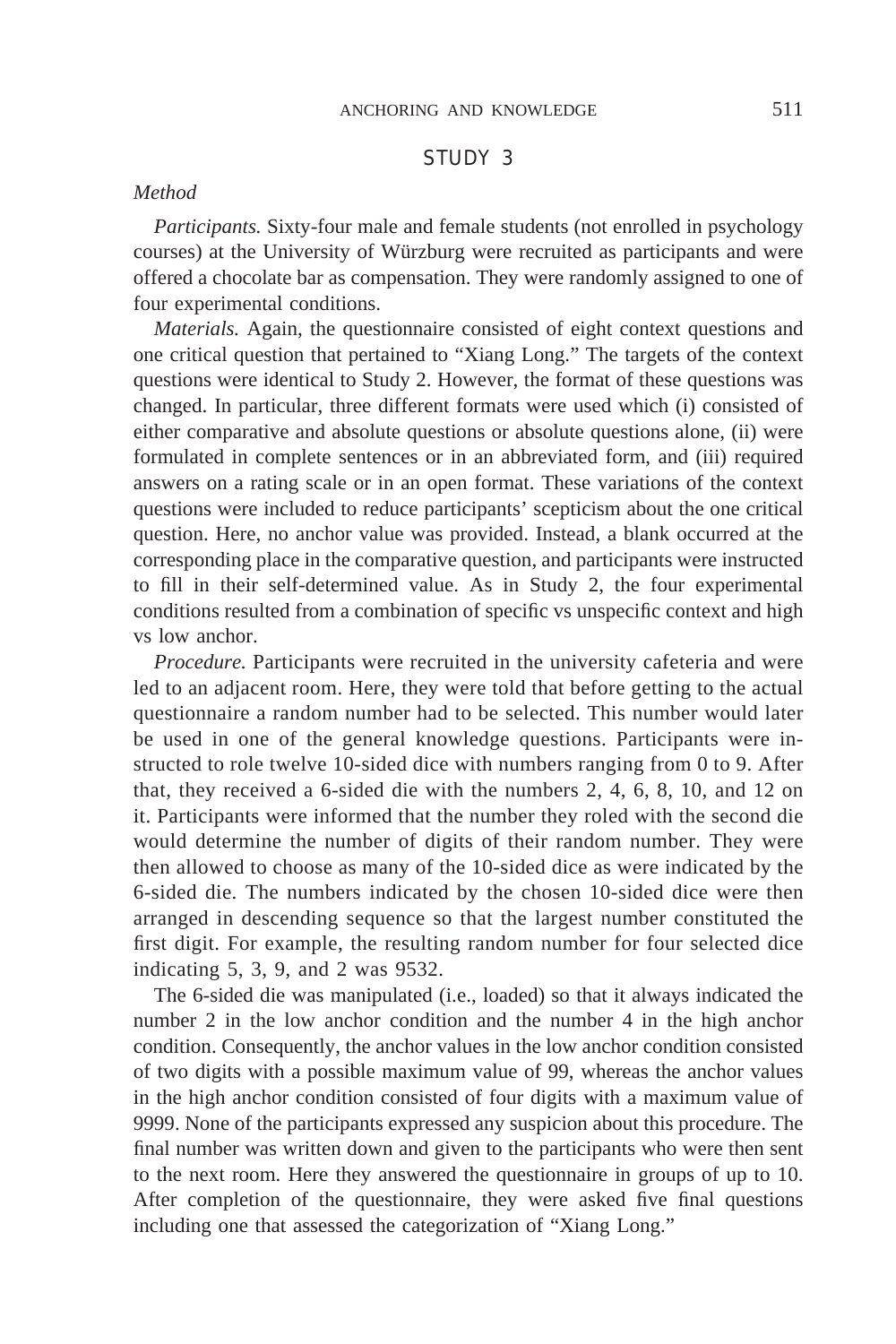|                     | Specific context |            | Unspecific context |            |
|---------------------|------------------|------------|--------------------|------------|
|                     | High anchor      | Low anchor | High anchor        | Low anchor |
| Person              |                  |            |                    |            |
| Cultural possession |                  |            |                    |            |

TABLE 5

Categorizations of "Xiang Long" as a Person or a Cultural Possession by Context and Anchor

### *Results*

We excluded five participants from the analysis because their estimates deviated from the mean by more than 2 standard deviations. Consequently, the following analysis is based on the responses of the remaining 59 participants.<sup>7</sup>

*Categorizations.* The categorizations for "Xiang Long" as a person vs a cultural possession are depicted in Table 5. Twelve participants were excluded from this analysis because they either explicitly stated that Xiang Long is a fictitious word ( $N = 3$ ) or their answers did not fit either category. Paralleling the results of Study 2, for the specific context, categorizations were independent of the anchor,  $\chi^2(1, N = 24) = .001$ ,  $p > .5$ . Again, the relatively high number of participants who categorized "Xiang Long" as a cultural possession in both anchor conditions indicates that a priori it is more strongly associated with this category. For the unspecific context, however, categorizations depended on the anchor: More participants described "Xiang Long" as a person than a cultural possession when the low anchor was presented, whereas the opposite was true for the high anchor. Here, more participants saw "Xiang Long" as a cultural possession than a person,  $\chi^2(1, N = 23) = 3.49$ ,  $p < .03$ .

*Absolute estimates.* As is apparent from Table 6, the typical anchoring effect was replicated. In both conditions, high anchors yielded higher estimates than low anchors,  $F(1, 55) = 6.42$ ,  $p < .015$ . Moreover, inspection of the means reveals that the difference between estimates in the high and low anchor condition is more pronounced for the unspecific than for the specific context. Thus, there is a tendency for stronger anchoring effects in the unspecific context condition. However, in the current analysis, the described difference did not prove to be significant,  $F(1, 55) = 1.39$ ,  $p < .25$ , for the interaction of Anchor and Context.

Note, however, that the above analysis does not control for the variability in the anchor values that resulted from their random selection. In fact, the anchor values ranged from 4321 to 9965 ( $M = 8043$ ,  $SD = 1441$ ) in the high anchor condition and from 11 to 99 ( $M = 64$ ,  $SD = 23$ ) in the low anchor condition. To control for this substantial variability, we used an additional measure for anchoring. Specifically, the deviations of absolute estimates from the respective

 $<sup>7</sup>$  Including these participants did not change the obtained pattern of results.</sup>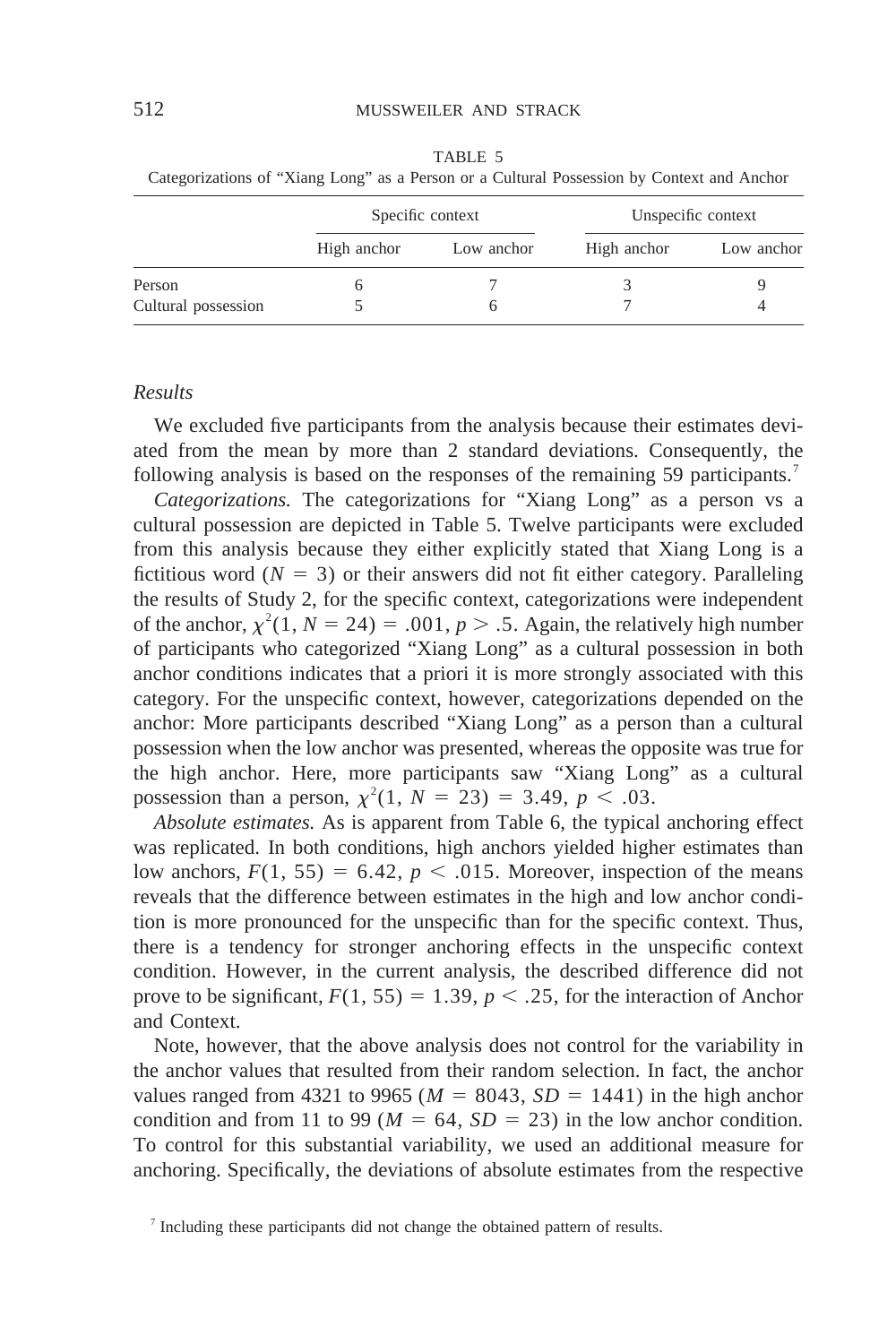### ANCHORING AND KNOWLEDGE 513

|        | Context    |            |
|--------|------------|------------|
| Anchor | Specific   | Unspecific |
| High   | 458.62     | 881.71     |
|        | $(n = 13)$ | $(n = 14)$ |
| Low    | 188.00     | 127.13     |
|        | $(n = 16)$ | $(n = 16)$ |

TABLE 6 Absolute Estimate for the Age of "Xiang Long" by Anchor and Context

*Note.* Estimates are given in years.

random anchor values were used as an indicator for the magnitude of anchoring. The larger the calculated difference score (anchor value  $-$  absolute estimate), the larger the deviation from the anchor value and thus the smaller the anchoring effect. In line with the observed tendency in the untransformed absolute estimates, larger differences resulted in the specific-  $(M = 3992.51)$  than in the unspecific-context condition ( $M = 3369.73$ ),  $F(1, 55) = 4.88$ ,  $p < .03$ , indicating that the size of the anchoring effect was indeed smaller in the former than in the latter case.<sup>8</sup> As in Study 2, entering categorization as a covariate in an ANCOVA that included all participants who categorized "Xiang Long" either as a person or a cultural possession substantially reduced the magnitude of the effect,  $F(1, 42) = 2.9, p < .1.$ 

As in Study 2, we also examined the magnitude of anchoring depending on the categorization of "Xiang Long." This analysis revealed that—as in Study 2—larger anchoring effects resulted for participants who categorized the target as a "cultural possession" ( $M = 3073.64$ ) than for those who categorized it as a "person" ( $M = 4277.05$ ),  $F(1, 43) = 18.82$ ,  $p < .001$ .

### *Discussion*

In line with the current analysis, Studies 2 and 3 demonstrate that more pronounced anchoring effects occur, if judges have very minimal knowledge about the target. Furthermore, our data hint at the mechanism underlying this effect. In particular, the categorization data suggest that the more pronounced anchoring effect in the unspecific context condition is mediated by differential categorizations of "Xiang Long." Apparently, participants with minimal knowledge about the target used the anchor value to disambiguate "Xiang Long." Thus, if "Xiang Long" was presented with a high anchor of 2000 years, the majority of participants stated that they thought of "Xiang Long" as a Chinese temple, city,

<sup>8</sup> Note that the described difference scores may also be calculated for the preceding studies. However, in these studies they do not provide additional insights because the anchor values did not differ within conditions. Subtracting a constant value from the absolute estimates does not affect the reported results. Consequently, difference scores are only used for the analysis of Study 3.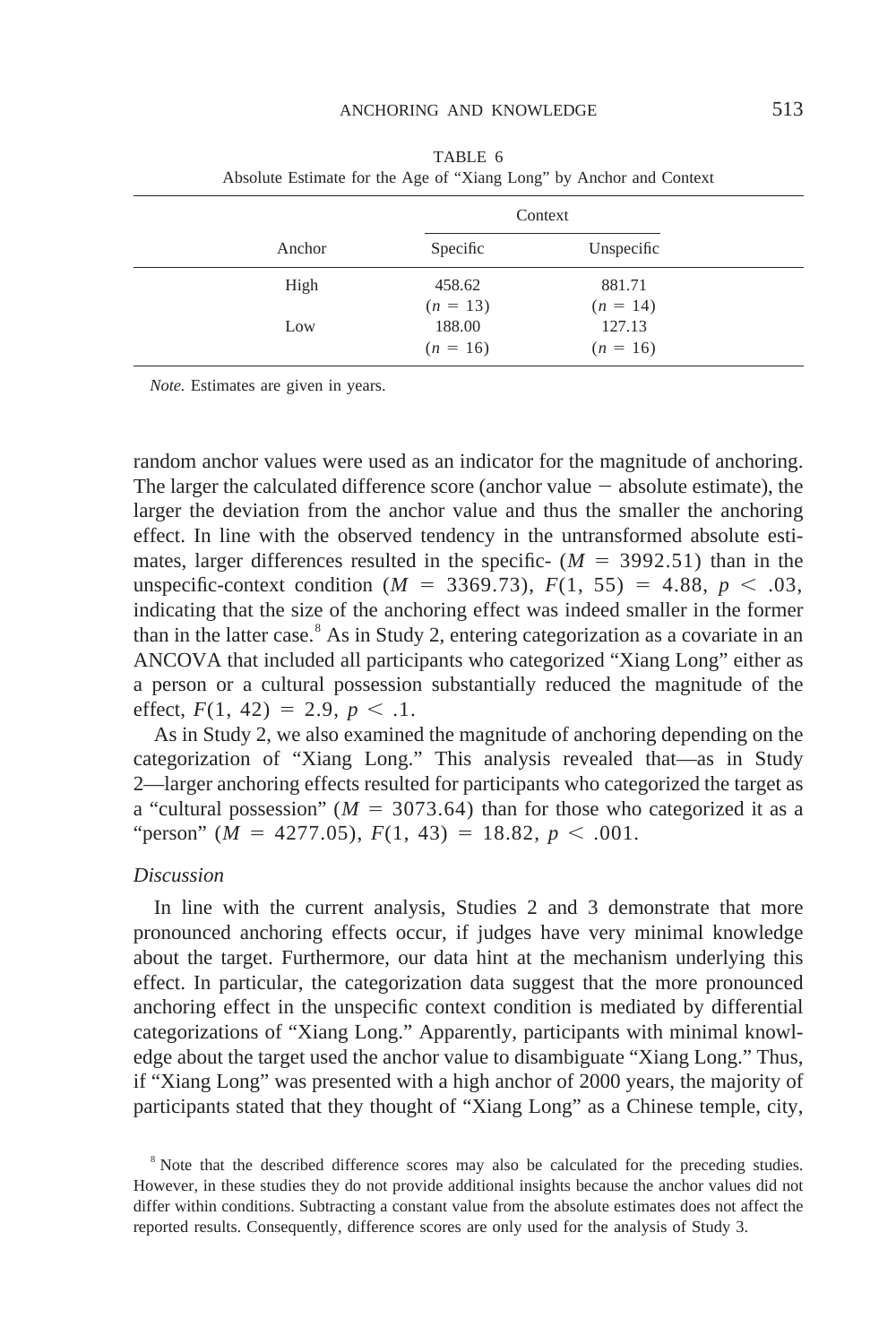or the like. In contrast, participants who received the low anchor of 60 years saw "Xiang Long" as a Chinese person.

From the current perspective, the effects the anchor values had on the categorization of the fictitious object suggest that participants constructed an anchorconsistent mental model of "Xiang Long" in order to solve the comparative task. Thus, whether the presented anchor values influenced these categorizations indicates whether an anchor-consistent mental model of the target was constructed for both anchors. Our analyses demonstrate that categorizations of "Xiang Long" depended more strongly on the anchor when participants had minimal knowledge about the target (i.e., in the unspecific-context condition). This suggests that in this condition they were more likely to construct a mental model for both anchors. Our earlier findings (Study 1; Mussweiler & Strack, 1999a, 2000; Strack & Mussweiler, 1997) demonstrate that such a mental model is constructed only for plausible but not for implausible standards. In light of this dependency, the categorization data suggest that for participants with minimal knowledge about the target, even the two extremely disparate anchors constituted plausible values for the extension of the target. Consequently, participants constructed anchor-consistent mental models of "Lowumbo" for both anchors. Because the absolute estimates are then based on the implications of these mental models, they are largely discrepant (i.e., an extreme anchoring effect results). In combination with our earlier findings, the current data thus suggest that the amount of knowledge judges have about the target (i.e., the width of the distribution of possible values for the target) critically influences how a given anchor is processed and what effect it has.

Interestingly, these effects were even obtained when the anchor selection was under the control of the participants. Thus, judges appear to construct an anchor-consistent mental model of the target, even when the anchor value is clearly uninformative. Although counterintuitive at first sight, an analysis of the judgmental task participants' face in the unspecific-context condition reveals that the construction of such a model may be the only way to solve this task. In order to compare the target to the anchor value, participants necessarily have to categorize it first. With minimal information about the target object available, participants may spontaneously assume that the target belongs to a category for which the anchor at least constitutes a possible extension. This may be the case because—regardless of its source—the anchor value renders categorizations that are consistent with it more accessible (e.g., person for 60 years), so that alternative categorizations (e.g., cultural possessions) may initially not come to participants' minds.

# GENERAL DISCUSSION

In the present set of studies we have examined the role judges' knowledge about the target object plays in the mediation of anchoring effects. We conceptualized judges' knowledge as a distribution of subjective probabilities for possible values of the target (Mussweiler & Strack, 2000; Wyer, 1973). The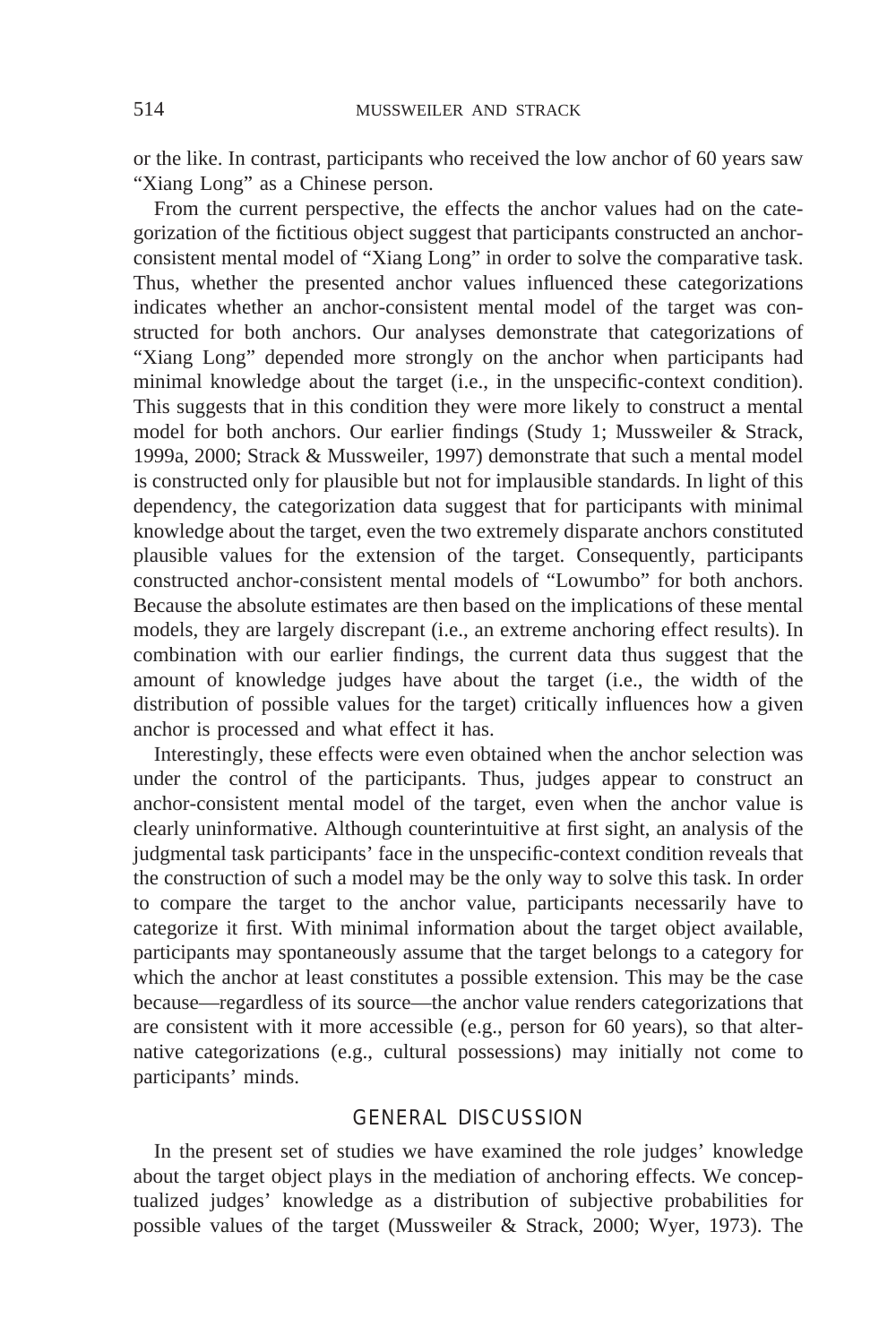position of this distribution along the judgmental dimension depends on what value for the target judges' knowledge implies (see Fig. 1). Its dispersion depends on how much knowledge a judge has about the target (see Fig. 2). In this conceptual framework, the anchors' position along the judgmental dimension relative to the distribution of possible values determines how a given anchor is processed. Our earlier findings (Mussweiler & Strack, 1999a, 2000; Strack & Mussweiler, 1997) suggest that to compare the target with a plausible anchor (i.e., an anchor that lies within the distribution of possible values), participants construct an elaborate mental model based on specific knowledge about the target. To compare the target with an implausible anchor (i.e., an anchor that lies outside of this distribution), however, such a mental model is not constructed.

From this perspective, judges' knowledge about the target determines how a given anchor is processed. In this respect, two aspects of judges knowledge can be differentiated: the expected value for the target that is implied by judges' knowledge and the amount of knowledge judges have about the target. Study 1 demonstrates that the same anchor values were processed differently by participants who were induced to use different knowledge bases to solve the anchoring task. In this case, the subjective expected value for the target (i.e., the position of the distribution of possible values along the judgmental dimension) differed for the two respective knowledge bases. Studies 2 and 3 reveal that the amount of knowledge a judge has about the target (i.e., the dispersion of the distribution) constitutes a second determinant of how a given anchor is processed. Furthermore, these studies demonstrate that the amount of knowledge determines the magnitude of the anchoring effect. Specifically, judges with minimal knowledge show more substantial anchoring than judges who know more about the target.

The finding that the magnitude of the observed anchoring effect thus increased with the width of judges' probability distributions of possible values for the target also holds interesting implications for the impact of *uncertainty* on the anchoring effect. Wyer (1973) demonstrated that the dispersion of the probability distribution of possible values is inversely related to judgment certainty. Given this relation, our data suggest that the magnitude of the anchoring effect increases with uncertainty. This assumption is also consistent with some correlational data (Jacowitz & Kahneman, 1995) demonstrating that the more uncertain participants are about the judgment, the more their absolute estimates are assimilated toward the anchor. Because these authors merely assessed uncertainty after the absolute judgment was made, however, the present results provide more direct support for an inverse relation of uncertainty and the magnitude of anchoring.

Acknowledging the importance of uncertainty in the mediation of anchoring effects may also help explain the discrepant findings that previous studies yielded with respect to the impact of knowledge on anchoring. As mentioned before, some studies found that experts and novices are equally susceptible to anchoring (e.g., Englich & Mussweiler, in press; Northcraft & Neale, 1987), whereas another study (Wilson et al., 1996) found anchoring effects only for participants who judged themselves to know little about the target. This discrepancy may be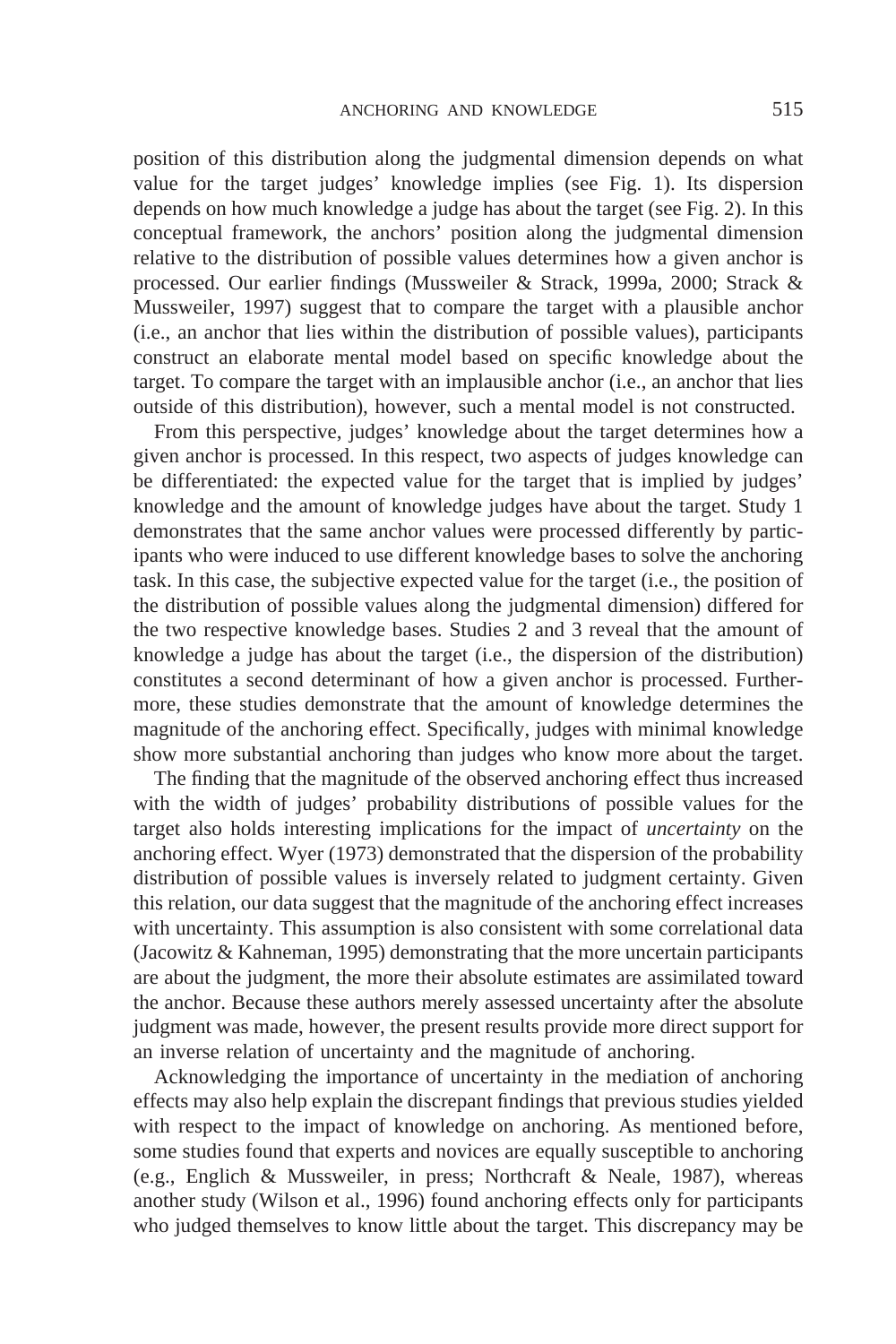due to different levels of uncertainty involved in both paradigms. Specifically, experts may still be uncertain about the target value so that they are influenced by it, whereas participants who judge themselves to be knowledgeable, for example, because they know the actual value, may be certain about their judgment, so that they remain uninfluenced.

The present set of studies has examined fairly extreme differences in the knowledge judges use to solve anchoring tasks. For example, Study 1 induced judges to interpret the anchors based on two knowledge bases which vary extremely with respect to their implications for the absolute extension of the target (i.e., mountains vs animals). Similarly, Studies 2 and 3 examined cases in which participants had very minimal knowledge about the target. It is important to note, however, that although the present conceptualization can be best illustrated using such extreme examples, its implications equally apply to less extreme cases. Specifically, the fundamental distinction between plausible and implausible anchors and the different processes these anchors involve is also valid for anchoring tasks with actual objects about which participants have substantial knowledge. No matter whether the age of Xiang Long, Mahatma Gandhi, or a family member has to be estimated, the plausibility of a given anchor depends on the expected value that is implied by ones knowledge as well as the amount of knowledge one has available. Consequently, the same dependencies that we have established in the current research are likely to hold.

Still, one obvious limitation exists. In order for the present conceptualization to be fruitfully applied, the subjective probabilities have to be distributed over several values. That is, participants have to display a minimal level of uncertainty. To the extent that judges *know* the actual value of the target, so that only this one value itself constitutes a plausible anchor, the present model is difficult to apply. A minimal level of uncertainty, however, is a precondition for anchoring effects to occur in the first place. After all, anchoring is explicitly defined (Tversky & Kahneman, 1974) as a bias in judgments under *uncertainty.*

## **CONCLUSION**

For more than 25 years, judgmental anchoring (Tversky & Kahneman, 1974) has constituted one of the most robust and ubiquitous effects in psychological research (for a discussion, see Mussweiler & Strack, 1999b). Despite the fact that the very definition of anchoring as a bias in judgments under uncertainty clearly suggests that the phenomenon critically depends on judges' knowledge, this dependency has never been studied systematically. The present research attempted to take a closer look at the role judges' knowledge about the target plays in the mediation of anchoring effects. Doing so allowed us to derive novel predictions about the determinants of anchoring. This suggests that in order to further our understanding about human judgment under uncertainty, it may be fruitful to closely examine those factors that determine uncertainty in the first place.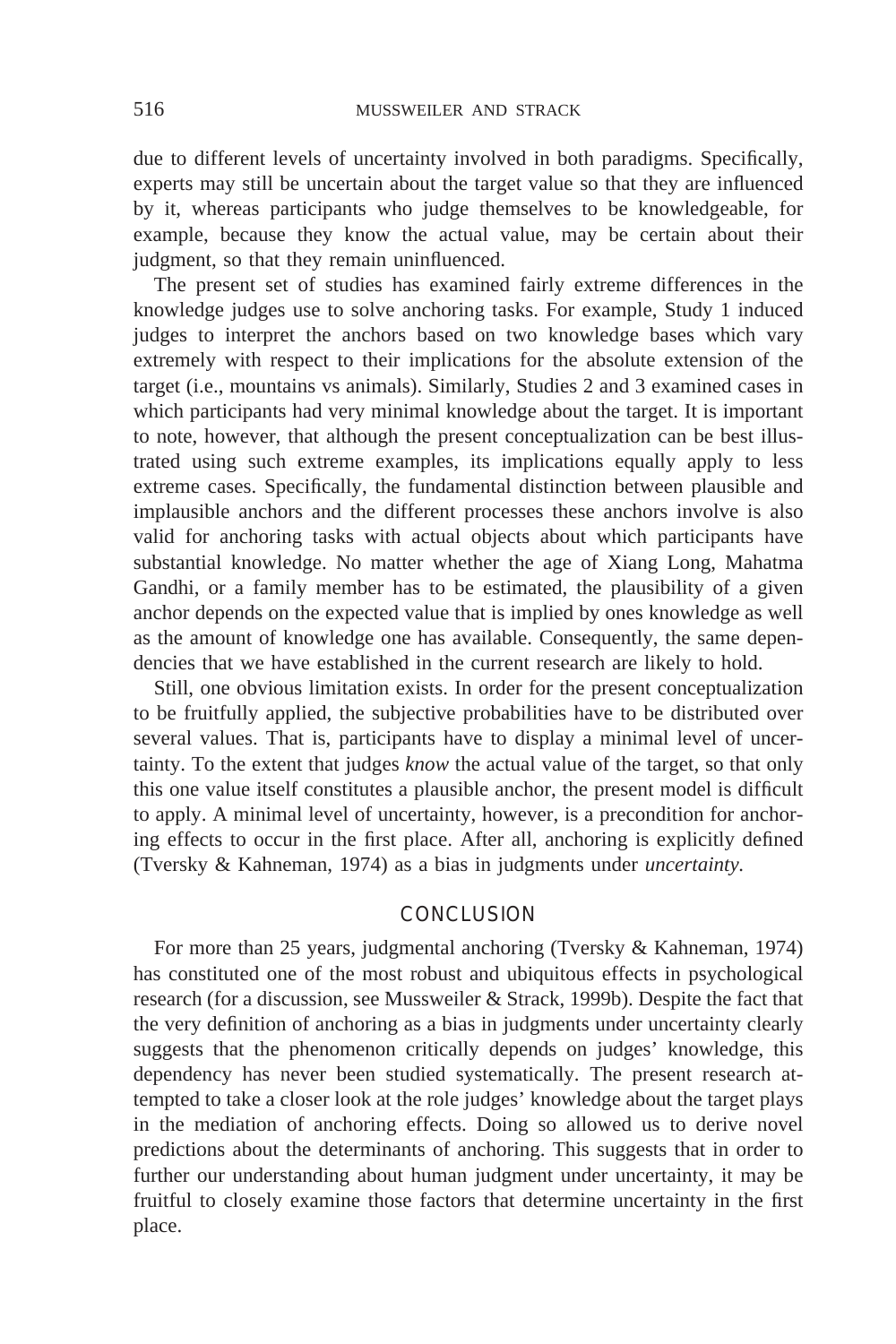# **REFERENCES**

- Bless, H., Strack, F., & Schwarz, N. (1993). The informative functions of research procedures: Bias and the logic of conversation. *European Journal of Social Psychology,* **23,** 149–165.
- Cervone, D., & Peake, P. K. (1986). Anchoring, efficacy, and action: The influence of judgmental heuristics on self-efficacy judgment and behavior. *Journal of Personality and Social Psychology,* **50,** 492–501.
- Englich, B., & Mussweiler, T. (in press). Sentencing under uncertainty: Anchoring effects in the court room. *Journal of Applied Social Psychology*.
- Fazio, R. H. (1990). A practical guide to the use of response latency in social psychological research. In C. Hendrick & M. S. Clark (Eds.), *Research methods in personality and social psychology* (pp. 74–97). Newbury Park, CA: Sage.
- Fiske, S. T., & Taylor, S. E. (1984). *Social cognition.* Reading, MA: Addison—Wesley.
- Grice, H. P. (1975). Logic and conversation. In P. Cole & J. L. Morgan (Eds.), *Syntax and semantics 3: Speech acts* (pp. 41–58). New York: Academic Press.
- Higgins, E. T. (1996). Knowledge activation: Accessibility, applicability, and salience. In E. T. Higgins & A. W. Kruglanski (Eds.), *Social psychology: Handbook of basic principles* (pp. 133–168). New York: Guilford.
- Jacowitz, K. E., & Kahneman, D. (1995). Measures of anchoring in estimation tasks. *Personality and Social Psychology Bulletin,* **21,** 1161–1166.
- Johnson-Laird, P. N. (1983). *Mental models: Toward a cognitive science of language, inference, and consciousness.* Cambridge, MA: Harvard Univ. Press.
- Joyce, E. J., & Biddle, G. C. (1981). Anchoring and adjustment in probabilistic inferences in auditing. *Journal of Accounting Research,* **19,** 120–145.
- Mussweiler, T., & Strack, F. (2000). The use of category and exemplar knowledge in the solution of anchoring tasks. *Journal of Personality and Social Psychology,* **78,** 1038–1052.
- Mussweiler, T., & Strack, F. (1999a). Hypothesis-consistent testing and semantic priming in the anchoring paradigm: A selective accessibility model. *Journal of Experimental Social Psychology,* **35,** 136–164.
- Mussweiler, T., & Strack, F. (1999b). Comparing is believing: A selective accessibility model of judgmental anchoring. In W. Stroebe & M. Hewstone (Eds.), *European review of social psychology* (Vol. 10, pp. 135–168). Chichester, UK: Wiley.
- Mussweiler, T., Strack, F., & Pfeiffer, T. (in press). Overcoming the inevitable anchoring effect: Considering the opposite compensates for selective accessibility. *Personality and Social Psychology Bulletin.*
- Northcraft, G. B., & Neale, M. A. (1987). Experts, amateurs, and real estate: An anchoring-andadjustment perspective on property pricing decisions. *Organizational Behavior and Human Decision Processes,* **39,** 84–97.
- Schwarz, N. (1994). Judgment in social context: Biases, shortcomings, and the logic of conversation. In M. P. Zanna (Ed.), *Advances in experimental social psychology* (pp. 125–162). San Diego, CA: Academic Press.
- Strack, F., Martin, L. L., & Schwarz, N. (1988). Priming and communication: Social determinants of information use in judgements of life satisfaction. *European Journal of Social Psychology,* **18,** 429–442.
- Strack, F., & Mussweiler, T. (1997). Explaining the enigmatic anchoring effect: Mechanisms of selective accessibility. *Journal of Personality and Social Psychology,* **73,** 437–446.
- Strack, F., Schwarz, N., & Wänke, M. (1991). Semantic and pragmatic aspects of context effects in social and psychological research. *Social Cognition,* **9,** 111–125.
- Tversky, A., & Kahneman, D. (1974). Judgment under uncertainty: Heuristics and biases. *Science,* **185,** 1124–1130.
- Wilson, T. D., Houston, C., Etling, K. M., & Brekke, N. (1996). A new look at anchoring effects: Basic anchoring and its antecedents. *Journal of Experimental Psychology: General,* **4,** 387–402.
- Wright, W. F., & Anderson, U. (1989). Effects of situation familiarity and financial incentives on use